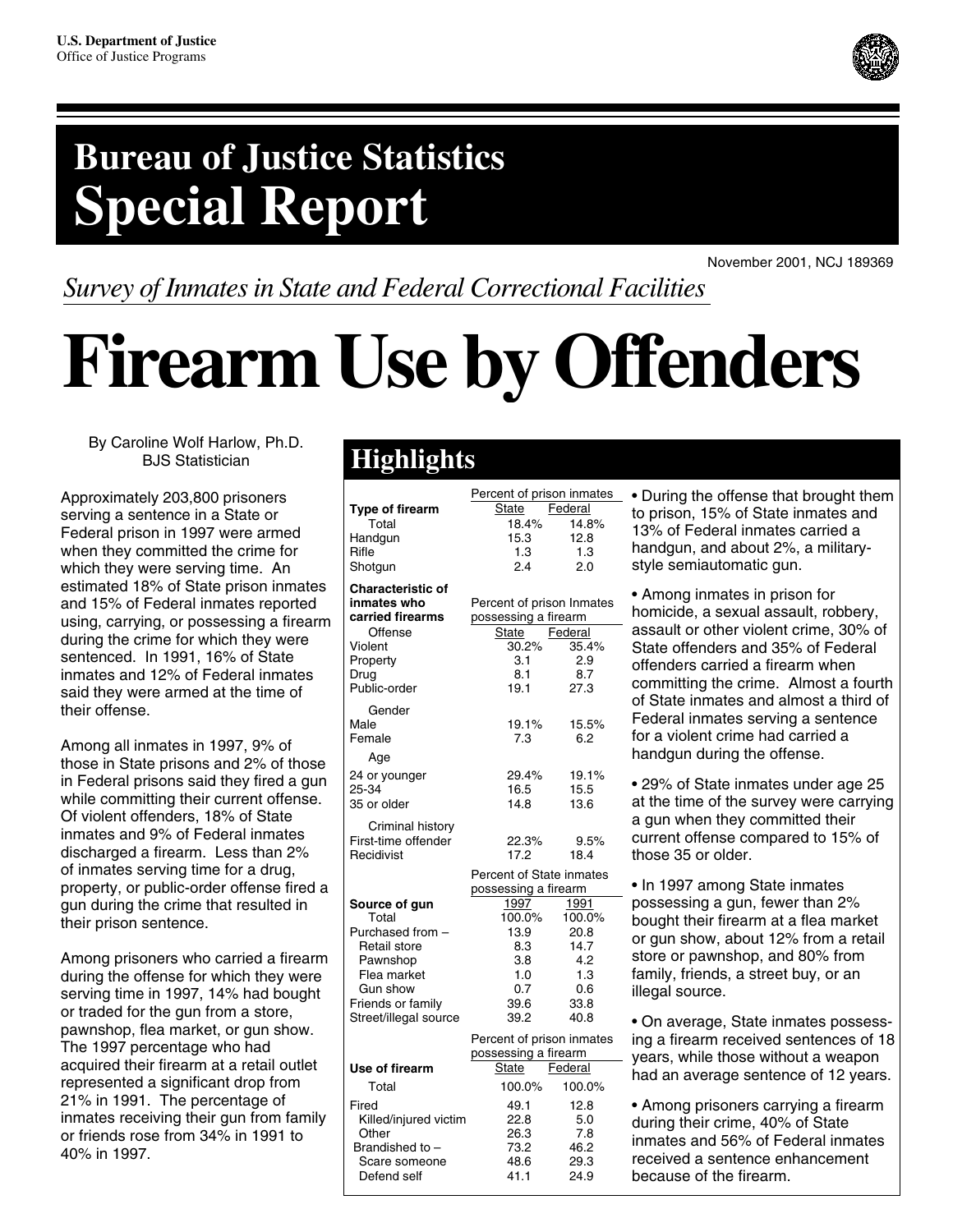Data for this report are based primarily on personal interviews with large nationally representative samples of State and Federal prison inmates. In the 1997 and 1991 Surveys of Inmates in State and Federal Correctional Facilities, inmates were questioned about any firearms they may have used when committing a crime and asked to specify the type of weapon, its source, and its use in committing crimes. In addition, inmates were queried about the types of both current and past offenses for which they were sentenced, including any weapons offenses.

#### **Almost a fifth of prison inmates carried a gun during their crime**

An estimated 18% of State prison inmates and 15% of Federal inmates reported that they used, carried, or possessed a firearm when they committed the crime for which they were serving a sentence to prison (table 1). $1$ 

Inmates reported that a handgun was their preferred firearm; of those carrying a firearm, 83% of State inmates and 86% of Federal inmates said that they carried a handgun during the offense for which they were serving their longest sentence.

When asked if they had ever been armed while committing a crime, about a quarter of State prison inmates and a fifth of Federal inmates reported that they had carried a gun while committing at least one crime.

Almost half of both State and Federal inmates said that they had owned or possessed a firearm at some time in their lives. Equivalent measures for lifetime gun ownership among adults in the general population are difficult to find. Personal or telephone interviews

and polls provide estimates for persons in the general population owning a firearm at the time of the survey. An estimated 25% to 29% of the adult population reported currently owning a firearm when surveyed. $^2$  According to public opinion polls, members of 4 in every 10 U.S. households have access to a gun.

#### **Assault weapons carried by 1 in 10 inmates with firearms**

About 1 in 10 State and Federal inmates with a firearm carried a military-style, semiautomatic assault

2 Cook, Phillip J. and Jens Ludwig, *Guns in America: Summary Report*, Washington, DC, Police Foundation, 1996, table 2.3.

gun (table 2). These firearms include the UZI, TEC-9, and the MAC-10 for handguns, the AR-15 and AK-47 for rifles, and the "Street Sweeper" for shotguns. These firearms fire rapidly and continuously as long as the trigger is pulled. The handguns have a visible magazine or clip holding more than 19 bullets.

The Violent Crime Control and Law Enforcement Act of 1994 made it unlawful to manufacture or transfer assault weapons and for individuals to possess them, unless they had purchased them prior to September 13, 1994, or they had a specific exception (18 USC §§ 921-922).

## Table 1. Possession of firearms by State and Federal prison inmates,<br>by type of firearm, 1997<br>Percent of prison inmates – **by type of firearm, 1997**

|                                                                         | Percent of prison inmates -     |          |                                        |         |                                   |         |
|-------------------------------------------------------------------------|---------------------------------|----------|----------------------------------------|---------|-----------------------------------|---------|
|                                                                         | Armed during<br>current offense |          | Ever armed while<br>committing offense |         | Ever used or<br>possessed firearm |         |
| Type of firearm                                                         | <b>State</b>                    | Federal  | State                                  | Federal | State                             | Federal |
| Total                                                                   | 100.0%                          | 100.0%   | 100.0%                                 | 100.0%  | 100.0%                            | 100.0%  |
| Firearm                                                                 | 18.4%                           | 14.8 $%$ | 25.1%                                  | 20.0%   | 46.9%                             | 48.9%   |
| Handgun                                                                 | 15.3                            | 12.8     | 21.3                                   | 17.2    | 36.0                              | 38.6    |
| Rifle                                                                   | 1.3                             | 1.3      | 2.0                                    | 1.9     | 12.4                              | 14.6    |
| Shotgun                                                                 | 2.4                             | 2.0      | 3.5                                    | 3.0     | 13.7                              | 15.6    |
| Other                                                                   | 0.5                             | 0.6      | 1.1                                    | 0.9     | 2.7                               | 2.3     |
| No firearm                                                              | 81.6%                           | 85.2%    | 74.9%                                  | 80.0%   | 53.1%                             | 51.1%   |
| Note: Columns do not add to total percent with firearms because inmates |                                 |          |                                        |         |                                   |         |

may have possessed more than one firearm.

### by whether the firearm was a single shot, a semiautomatic, or<br>an assault weapon, 1997<br>Percent of prison inmates **Table 2. Possession of firearms by State and Federal prison inmates, an assault weapon, 1997**

|                 | Percent of prison inmates - |         |                    |         |                   |         |
|-----------------|-----------------------------|---------|--------------------|---------|-------------------|---------|
| Type of firearm | Armed during                |         | Ever armed while   |         | Ever used or      |         |
| classified by   | current offense             |         | committing offense |         | possessed firearm |         |
| trigger action  | <b>State</b>                | Federal | State              | Federal | State             | Federal |
| Single shot     | 9.9%                        | 7.3%    | 14.2%              | 10.6%   | 31.0%             | 31.4%   |
| Semiautomatic   | 7.9                         | 7.7     | 10.9               | 9.8     | 22.6              | 26.0    |
| Assault         | 1.5                         | 17      | 2.5                | 2.3     | 5.6               | 5.6     |

Note: Columns do not add to total percent with firearms because inmates may have possessed more than one firearm. Semiautomatic guns, which can be handguns, rifles, or shotguns, require a pull of the trigger for each shot. For conventional semiautomatic pistols, the magazine or clip is internal to the pistol and holds a maximum of 19 bullets. Assault guns fire rapidly and continuously while the trigger is pulled. For a pistol, the magazine or clip is visible and holds more than 19 bullets. See page 14.

<sup>1</sup> A firearm is a weapon which will or could be adapted to expel a projectile by the action of an explosive, according to the U.S. Code. Firearms include handguns, rifles and shotguns, which are distinguished by the length of the barrel and type of projectile. A handgun is a firearm, either a pistol or revolver, designed to be fired with one hand. (See *Methodology* for additional definitions.)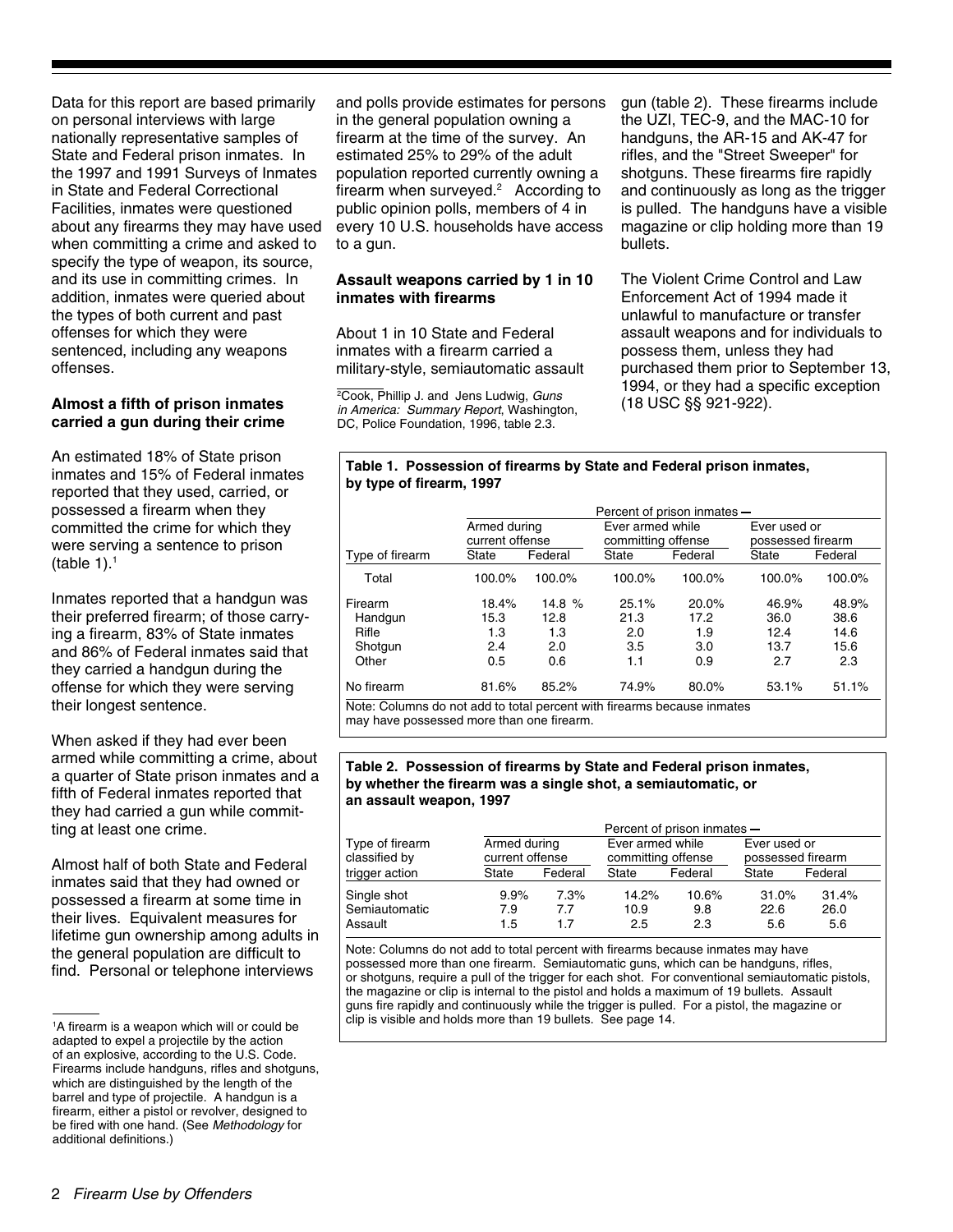#### **Firearm use during crimes increased from 1991 to 1997**

Over the 6 years between surveys of inmates, 1991-97, possession of a firearm during a crime increased from 16% to 18% of State inmates and from 12% to 15% of Federal inmates (table 3). Because of the growth in the prison population, the estimated number of inmates carrying a firearm increased dramatically — from 114,100 in 1991 to 190,900 in 1997 in State prisons and from 6,300 in 1991 to 12,900 in 1997 in Federal prisons. These estimates were based on inmates who reported carrying a firearm during the offense for which they received their longest sentence.

#### **8% of drug offenders and 3% of property offenders armed while committing their crimes**

Fewer than 1 in 10 offenders serving a sentence for selling or carrying illegal drugs and 1 in 30 inmates in prison for a property crime — burglary, larceny, fraud, or destruction of property — had a firearm with them while committing their current offense (table 4).

Inmates who had been sentenced for homicide, sexual assault, robbery, aggravated assault, or other violent crimes used firearms more often than other prisoners. They were more likely than property, drug, or public-order offenders to have used or possessed a gun during their crime. An estimated 30% of violent offenders in State prisons and 35% in Federal prisons had a firearm at the time of the offense.

Offenders sentenced for homicide either murder or manslaughter — or for robbery reported the most extensive use of firearms. Among inmates sentenced for homicide, about 43% in State prisons and 39% in Federal prisons said they were carrying a firearm when they committed the offense. About 35% serving time for robbery in State prisons and 40% in Federal prison had a gun.

#### **Table 3. Possession of firearms, by type of offense, by State and Federal prison inmates, 1997 and 1991**

|                      | Prison inmates |                 |         |                 |  |
|----------------------|----------------|-----------------|---------|-----------------|--|
|                      |                | 1997            | 1991    |                 |  |
|                      |                | Percent who     |         | Percent who     |  |
|                      |                | possessed a     |         | possessed a     |  |
| Current              |                | firearm during  |         | firearm during  |  |
| offense              | Number         | current offense | Number  | current offense |  |
| <b>State</b>         |                |                 |         |                 |  |
| All inmates          | 1,037,241      | 18.4%           | 700,050 | 16.3%           |  |
| Violent offense      | 483,713        | 30.2            | 323,653 | 29.1            |  |
| Property offense     | 227,726        | 3.1             | 171,749 | 3.2             |  |
| Drug offense         | 213.974        | 8.1             | 148.743 | 4.1             |  |
| Public-order offense | 99,396         | 19.1            | 47,001  | 16.1            |  |
| Federal              |                |                 |         |                 |  |
| All inmates          | 87,466         | 14.8%           | 53,348  | 11.8%           |  |
| Violent offense      | 12,604         | 35.4            | 9,113   | 38.0            |  |
| Property offense     | 5,811          | 2.9             | 7.011   | 2.1             |  |
| Drug offense         | 54,561         | 8.7             | 30,788  | 3.9             |  |
| Public-order offense | 12,708         | 27.3            | 4.964   | 28.5            |  |

#### **Table 4. Firearm possession during current offense, by type of offense, for State and Federal prison inmates, 1997**

|                      | Prison inmates |                 |        |                 |  |
|----------------------|----------------|-----------------|--------|-----------------|--|
|                      | <b>State</b>   |                 |        | Federal         |  |
|                      |                | Percent who     |        | Percent who     |  |
|                      |                | possessed a     |        | possessed a     |  |
| Current              |                | firearm during  |        | firearm during  |  |
| offense              | <b>Number</b>  | current offense | Number | current offense |  |
| Violent offense      | 483,713        | 30.2%           | 12,604 | 35.4%           |  |
| Homicide             | 135,493        | 42.9            | 1,273  | 39.3            |  |
| Sexual assault       | 87,687         | 2.9             | 679    | 0.0             |  |
| Robbery              | 145,318        | 34.5            | 8,554  | 40.3            |  |
| Assault              | 95,756         | 31.2            | 1,108  | 26.0            |  |
| Other violent        | 19,459         | 27.1            | 989    | 22.4            |  |
| Property offense     | 227,726        | 3.1%            | 5,811  | 2.9%            |  |
| Burglary             | 111,198        | 4.0             | 279    | 10.1            |  |
| Other property       | 116,528        | 2.3             | 5,531  | 2.5             |  |
| Drug offense         | 213,974        | 8.1%            | 54,561 | 8.7%            |  |
| Possession           | 91,511         | 7.8             | 9,959  | 7.0             |  |
| Trafficking          | 116,578        | 8.6             | 39,769 | 9.1             |  |
| Other drug           | 5,885          | 3.1             | 4,834  | 8.7             |  |
| Public-order offense | 99,396         | 19.1%           | 12,708 | 27.3%           |  |
| Weapons              | 25,257         | 64.9            | 5,905  | 51.9            |  |
| Other public-order   | 74,139         | 3.5             | 6,803  | 5.9             |  |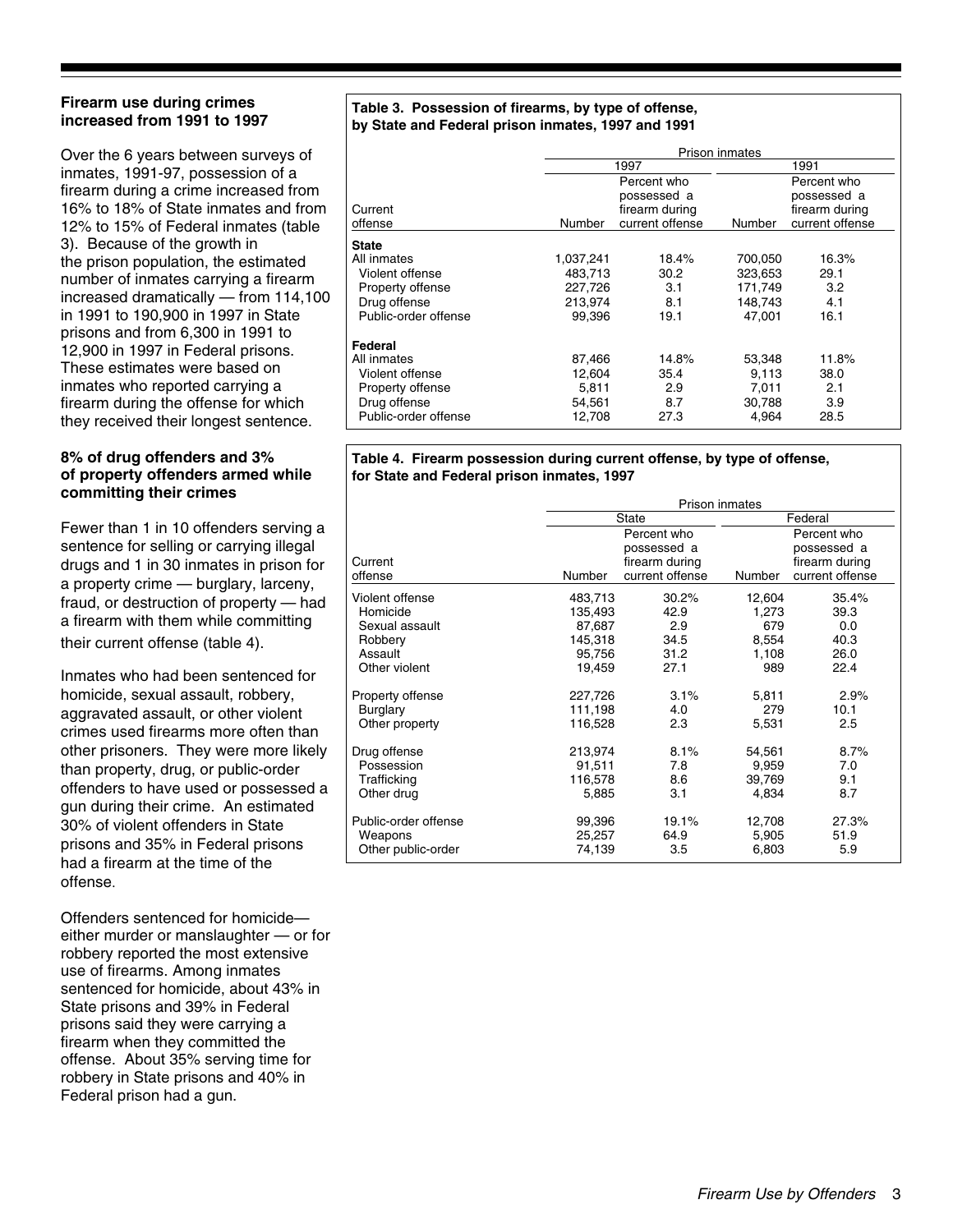#### **Table 5. Possession of a firearm during current offense, by selected characteristics for State and Federal prison inmates, 1997**

|                                  | Prison inmates |                |        |                |  |
|----------------------------------|----------------|----------------|--------|----------------|--|
|                                  | <b>State</b>   |                |        | Federal        |  |
|                                  |                | Percent who    |        | Percent who    |  |
|                                  |                | possessed a    |        | possessed a    |  |
|                                  |                | firearm during |        | firearm during |  |
| Selected                         |                | current        |        | current        |  |
| characteristic                   | Number offense |                |        | Number offense |  |
|                                  |                |                |        |                |  |
| Gender                           |                |                |        |                |  |
| Male                             | 972,572        | 19.1%          | 81,102 | 15.5%          |  |
| Female                           | 64,669         | 7.3            | 6.364  | 6.2            |  |
| Race/Hispanic origin             |                |                |        |                |  |
| White                            | 346,188        | 14.8%          | 25,977 | 16.7%          |  |
| <b>Black</b>                     | 482,302        | 21.1           | 33,100 | 17.7           |  |
| Hispanic                         | 176,089        | 17.6           | 24,040 | 8.1            |  |
| Other                            | 32,662         | 19.3           | 4,349  | 17.9           |  |
|                                  |                |                |        |                |  |
| Age                              |                |                |        |                |  |
| 20 or younger                    | 61,663         | 35.5%          | 935    | 23.0%          |  |
| $21 - 24$                        | 143,533        | 26.8           | 6,865  | 18.6           |  |
| 25-34                            | 396,166        | 16.5           | 31,970 | 15.5           |  |
| 35-44                            | 305,765        | 13.3           | 26,636 | 12.8           |  |
| 45-54                            | 100,133        | 17.4           | 14,393 | 15.3           |  |
| 55 or older                      | 29,980         | 21.7           | 6,667  | 13.0           |  |
| <b>Educational attainment</b>    |                |                |        |                |  |
| Some high school or less 445,479 |                | 16.8%          | 25,642 | 13.9%          |  |
| GED                              | 260,743        | 23.6           | 17,150 | 19.2           |  |
| High school diploma              | 190,805        | 16.7           | 21,292 | 14.5           |  |
| Some college                     | 110,122        | 16.5           | 15,233 | 15.1           |  |
| College graduate                 | 27,649         | 12.1           | 7,963  | 8.3            |  |
|                                  |                |                |        |                |  |
| Citizenship                      |                |                |        |                |  |
| <b>United States</b>             | 983,876        | 18.5%          | 71,307 | 16.9%          |  |
| Latin America                    | 47,257         | 14.5           | 14,638 | 5.7            |  |
| Other                            | 4,609          | 22.0           | 1,376  | 2.4            |  |
| Military service                 |                |                |        |                |  |
| Served                           | 129,913        | 16.4%          | 12,746 | 17.2%          |  |
| Did not serve                    | 907,142        | 18.6           | 74,676 | 14.4           |  |
|                                  |                |                |        |                |  |

#### **Male inmates and young inmates carried firearms**

Male State and Federal offenders were more likely than their female counterparts to have carried a firearm when committing their offense. About 19% of men in State prison and 16% in Federal prison reported using or possessing a firearm when committing their most serious offense, compared to 7% of women in State prison and 6% in Federal prison (table 5).

An estimated 21% of black non-Hispanic inmates in State prison, 18% of Hispanics, and 15% of white non-Hispanics said they had a gun with them while committing their most serious offense. About 18% of black and white inmates in Federal facilities and 8% of Hispanics had carried a firearm.

Young State inmates were more likely than older inmates to use firearms. About 29% of inmates under the age of 25 at the time of the survey were carrying a gun when they committed their current offense, compared to 15% of those 35 or older. Among Federal inmates, about 19% under age 25 and 14% age 35 or older said they had a gun with them.

#### **Weapon offenses and offenders**

Weapon offenses include unlawful distribution, sale, manufacture, alteration, transport, possession, or use of a deadly or dangerous weapon or accessory. In 1998 an estimated 195,000 persons were arrested by State or local law enforcement or referred to a U.S. attorney for prosecution for a weapon offense counting only the most important offense and no secondary offenses. Over 35,000 persons were convicted of a weapon offense. About 49,000 persons were in a local jail or State or Federal prison for a weapon offense in 1998. An additional 100,000 were serving a sentence in the community on probation, parole, or supervised release.

An estimated 12% of State prison inmates and 19% of Federal inmates were either currently serving a sentence for a weapon offense or had been sentenced for a weapon offense in the past.

#### **Weapons as the most serious offense or charge in the criminal justice system, 1998**

|                                        |         | Percent  |
|----------------------------------------|---------|----------|
|                                        | Number  | of total |
| <b>State/local jurisdictions</b>       |         |          |
| Arrested                               | 190,600 | 1.3%     |
| Defendants at initial filing           |         | 2.8      |
| Convicted of a felony                  | 31,904  | 3.4      |
| In local jails                         | 13,630  | 2.3      |
| In State prisons                       | 26.730  | 2.4      |
| On probation/parole                    | 100.440 | 2.3      |
| <b>Federal jurisdiction</b>            |         |          |
| Received by U.S. attorneys as suspects | 4,907   | 4.3%     |
| Prosecuted                             | 3,347   | 5.1      |
| Convicted                              | 3,413   | 5.6      |
| In Federal prison                      | 8,742   | 8.0      |
| On probation/supervised release/parole | 4.038   | 4.4      |

Note: The weapon offense is the offenders' most serious offense. Statistics on persons in Federal jurisdiction are for fiscal year 1998. --Not available.

Sources: Data on weapon offenders come from the FBI's *Crime in the United States, 1998,* table 29; from BJS' *Compendium of Federal Justice Statistics, 1998;* from BJS' Survey of Inmates in Local Jails, 1996, and Survey of Inmates in State and Federal Correctional Facilities, 1997, and from the following BJS reports available through <www.ojp.usdoj. gov/pubalp2.htm>: *Felony Defendants in Large Urban Counties, 1998; Felony Sentences in the United States, 1998; Prisoners in 1999;* and the press release for probation and parole surveys 2000.

#### **Current and past sentences for a weapon offense, for State and Federal prison inmates, 1997**

|                                    | Percent of prison |         |
|------------------------------------|-------------------|---------|
| Any current                        | inmates           |         |
| or past offense                    | <b>State</b>      | Federal |
| Total                              | 100.0%            | 100.0%  |
| Current or past weapon offense     | 12.2%             | 18.6%   |
| Current and past weapon offenses   | 1.3               | 2.2     |
| Current weapon/past other offenses | 4.1               | 8.5     |
| Current weapon/no past offenses    | 1.1               | 2.7     |
| Current other/past weapon offenses | 5.8               | 5.1     |
| Other current and/or past offenses | 87.8%             | 81.4%   |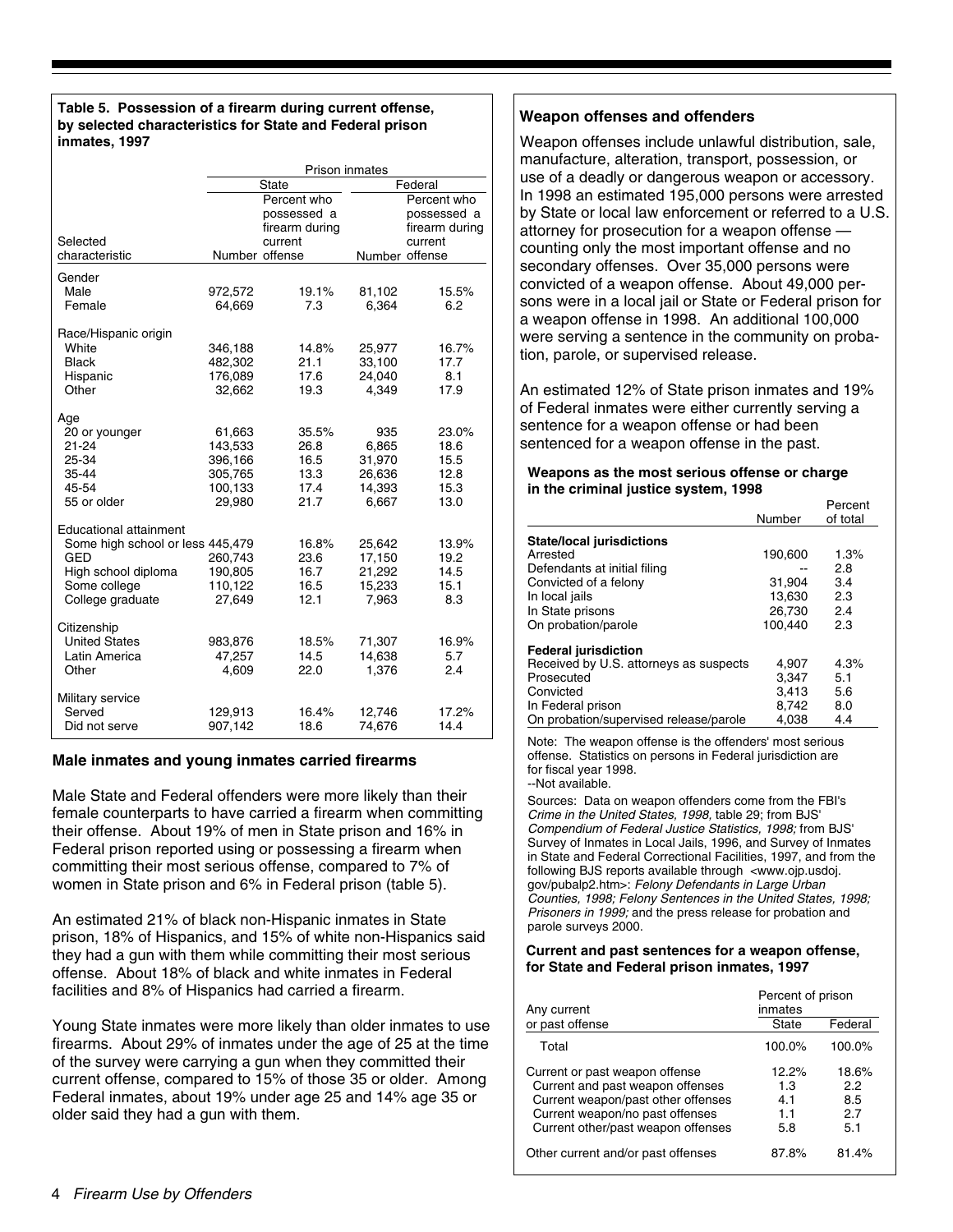#### **Table 6. State and Federal prison inmates possessing a firearm during their most serious offense, by characteristics of their family and background, 1997**

|                                                                                                                                                                                    | Prison inmates                                                 |                                                           |                                                         |                                                           |  |
|------------------------------------------------------------------------------------------------------------------------------------------------------------------------------------|----------------------------------------------------------------|-----------------------------------------------------------|---------------------------------------------------------|-----------------------------------------------------------|--|
|                                                                                                                                                                                    |                                                                | <b>State</b>                                              |                                                         | Federal                                                   |  |
| Inmates' family of origin<br>and other background                                                                                                                                  |                                                                | Percent who<br>possessed a<br>firearm dur-<br>ing current |                                                         | Percent who<br>possessed a<br>firearm dur-<br>ing current |  |
| characteristics                                                                                                                                                                    | Number                                                         | offense                                                   | Number                                                  | offense                                                   |  |
| Lived with growing up<br>Both parents<br>Single parent<br>Other                                                                                                                    | 455,313<br>438,741<br>137,253                                  | 16.3%<br>19.7<br>20.7                                     | 47,279<br>30,146<br>9.452                               | 13.2%<br>16.2<br>18.8                                     |  |
| Parent ever incarcerated<br>Parent never incarcerated                                                                                                                              | 188,166<br>833,005                                             | 22.7%<br>17.4                                             | 9.843<br>76,382                                         | 18.0%<br>14.5                                             |  |
| Parent received welfare<br>Parent did not receive welfare                                                                                                                          | 374,340<br>634,795                                             | 20.8%<br>17.0                                             | 20,328<br>65,146                                        | 20.0%<br>13.2                                             |  |
| Inmate lived in public housing<br>Inmate did not live in public housing                                                                                                            | 186,847<br>835,540                                             | 21.1%<br>17.8                                             | 11,807<br>74.656                                        | 17.9%<br>14.5                                             |  |
| Parent abused alcohol or drugs<br>Alcohol<br>Drugs<br><b>Both</b><br>Parent did not abuse alcohol or drugs                                                                         | 327,404<br>241.521<br>18,618<br>66,986<br>698,716              | 18.5%<br>16.6<br>27.5<br>22.9<br>18.3                     | 18.041<br>14.541<br>735<br>2.752<br>68,424              | 17.6%<br>17.8<br>17.7<br>17.0<br>14.1                     |  |
| Peers engaged in illegal activity<br>while growing up<br>Used drugs<br>Damaged/stole/sold property*<br>Drug trafficking<br>Robbery<br>Peers did not engage in any illegal activity | 780,234<br>688,497<br>616,874<br>395,042<br>203,745<br>249,739 | 19.6%<br>19.7<br>21.1<br>24.3<br>30.4<br>14.6             | 49,941<br>42,764<br>33,793<br>20,731<br>8,400<br>36,718 | 19.0%<br>18.5<br>22.6<br>22.4<br>32.5<br>9.3              |  |

\*Includes vandalism, shoplifting, stealing motor vehicles or parts, selling stolen property, and breaking and entering.

#### **Background characteristics account for relatively small differences in firearm use**

When inmates were interviewed for the 1997 Surveys, they were asked about their family background and experiences they had when growing up. Characteristics about which the inmates reported include parental upbringing, parental incarceration, welfare assistance to their family,

parental use of alcohol and drugs, and peer participation in criminal behavior.

Inmates who grew up living with both parents were less likely to be using or carrying a firearm than those who grew up primarily living with one parent, grandparents, other relatives, friends, or a foster family. An estimated 16% of State inmates and 13% of Federal inmates living with both parents had a gun with them, compared to 20% of State inmates and 17% of Federal

inmates living in some other arrangement while growing up (table 6).

A higher percentage of State inmates with a parent who had served a sentence to incarceration carried a gun (23%) than those whose parents had never been in prison or jail (17%). For Federal inmates, 18% of inmates who had incarcerated parents and 15% of those who did not carried a firearm.

Inmates who lived in families receiving welfare or living in publicly-subsidized housing while growing up were more likely than those who did not live under these types of government programs to be carrying a weapon. About 1 in 5 inmates whose family received welfare or who lived in publicly financed housing carried a firearm. About 1 in 6 State inmates and 1 in 7 Federal inmates whose parents were not receiving welfare benefits or living in publicly-financed housing had a gun.

A quarter of State inmates who said they had a parent who had abused drugs reported that they were carrying a gun while committing their current offense. In contrast, less than a fifth of those whose parents did not abuse substances had a firearm.

About 20% of State and Federal inmates whose friends while growing up used or traded drugs, stole, destroyed or damaged property, broke or entered private property, or robbed someone reported that they had a firearm with them when they committed their controlling offense. An estimated 15% of State inmates and 9% of Federal inmates who did not have friends involved in illegal activities

#### **Inmates who had ever been shot at**

As one measure of violence in inmates' lives, inmates were asked if they had ever been shot at. This

experience could have been at any time in their lives, including when they were committing the crime for which

| State prison inmates               |         |        | Federal prison inmates |  |  |
|------------------------------------|---------|--------|------------------------|--|--|
| Percent                            |         |        | Percent                |  |  |
| carrying a                         |         |        | carrying a             |  |  |
| Number                             | firearm |        |                        |  |  |
| 516,194                            | 24.6%   | 30,064 | 24.0%                  |  |  |
| 213.429                            | 26.7    | 12,933 | 24.4                   |  |  |
| 302,765<br>Shot at but not wounded | 23.1    | 17,131 | 23.6                   |  |  |
| 514,676                            | 12.1    | 56,679 | 10.1                   |  |  |
|                                    |         |        | Number firearm         |  |  |

they were in prison. About half of State prisoners reported that in the past they had been shot at by someone, and more than a fifth had actually been wounded by gunfire. A quarter of State and Federal inmates who had been shot at were carrying a firearm during their current offense, compared to a tenth of those who had never been shot at.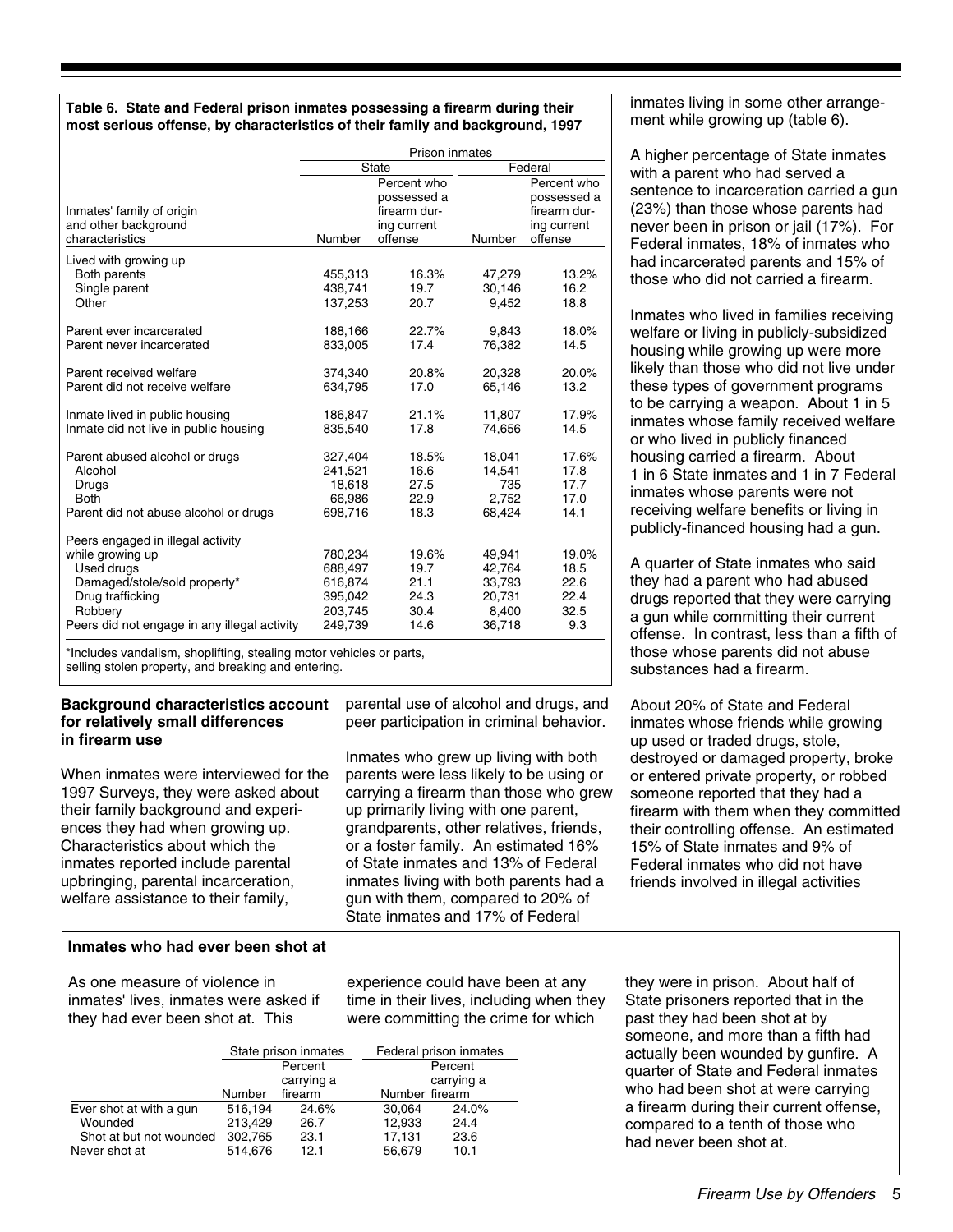used or possessed a firearm during their current offense.

#### **Violent recidivists were as likely as first time violent offenders to have carried a gun**

Recidivism does not appear to be related to whether inmates were carrying guns when the type of current offense is taken into account. Violent offenders who had served a prior sentence and first time violent offenders were about equally likely to be carrying a firearm when committing their current offense — about 30% of violent offenders in State prisons carried a firearm (table 7). About a third of violent Federal offenders, whether recidivist or first time, carried a firearm.

Less than 10% of both first time and repeat State offenders serving time for property, drug, and public-order offenses carried a gun. Drug offenders who were recidivists were more likely to be carrying a firearm than first-time drug offenders (9% versus 6% of State inmates and 11% versus 5% of Federal inmates).

Inmates who had served prior sentences as a juvenile were more likely to have had a gun than those who did not have a juvenile record. For State offenders 22% who had a juvenile record and 13% with only an adult record had a firearm while committing their current offense; for Federal offenders 27% with a juvenile record and 14% with only an adult record possessed a firearm.

#### **Inmates' retail purchase of firearms fell between 1991 and 1997**

In 1997, 14% of State inmates who had used or possessed a firearm during their current offense bought or traded for it from a retail store, pawnshop, flea market, or gun show (table 8). Nearly 40% of State inmates carrying a firearm obtained the weapon from family or friends. About 3 in 10 received the weapon from drug dealers, off the street, or through the black market. Another 1 in 10 obtained their gun during a robbery, burglary, or other type of theft.

**Table 7. Possession of firearm during current offense, by criminal history, prior sentences, and criminal justice status at arrest, for State and Federal prison inmates, 1997** 

|                                   | Prison inmates |                 |         |                 |  |  |
|-----------------------------------|----------------|-----------------|---------|-----------------|--|--|
|                                   |                | State           | Federal |                 |  |  |
|                                   |                | Percent who     |         | Percent who     |  |  |
|                                   |                | possessed a     |         | possessed a     |  |  |
| Criminal justice                  |                | firearm during  |         | firearm during  |  |  |
| characteristic                    | Number         | current offense | Number  | current offense |  |  |
| <b>Criminal history</b>           |                |                 |         |                 |  |  |
| No previous sentence              | 247,287        | 22.3%           | 33,731  | 9.5%            |  |  |
| Current offense                   |                |                 |         |                 |  |  |
| Violent                           | 155,195        | 31.1            | 3.952   | 31.8            |  |  |
| Drug                              | 44.744         | 5.8             | 20,425  | 4.8             |  |  |
| Other                             | 47.347         | 9.1             | 9.354   | 10.2            |  |  |
| Recidivists                       | 783,178        | 17.2            | 52,619  | 18.4            |  |  |
| Current offense                   |                |                 |         |                 |  |  |
| Violent                           | 360.564        | 28.4            | 9.866   | 38.4            |  |  |
| Drug                              | 177,922        | 9.0             | 32,706  | 11.2            |  |  |
| Other                             | 244.692        | 6.5             | 10.047  | 22.3            |  |  |
| <b>Prior sentences</b>            |                |                 |         |                 |  |  |
| Juvenile only                     | 66.742         | 34.4%           | 2.835   | 25.8%           |  |  |
| Adult only                        | 404.646        | 12.7            | 34.294  | 13.5            |  |  |
| Both juvenile and adult           | 309.002        | 19.4            | 15,897  | 27.3            |  |  |
| Criminal justice status at arrest |                |                 |         |                 |  |  |
| New court commitment              | 543,238        | 21.8%           | 63,320  | 13.7%           |  |  |
| On status                         | 489.320        | 14.6            | 23,628  | 17.8            |  |  |
| Probation                         | 229,952        | 15.0            | 11,644  | 14.0            |  |  |
| Parole                            | 252.355        | 14.1            | 11,736  | 21.3            |  |  |
| Escape                            | 7,013          | 17.9            | 248     | 32.9            |  |  |

From 1991 to 1997 the percent of State inmates with guns who acquired them at a retail outlet fell from 21% to 14%. At the same time the percentage reporting that they used firearms furnished by family or friends increased from 34% to 40%. Between the two surveys the Brady Handgun Violence Prevention Act of 1993 was enacted. The act requires background checks for persons applying for firearms from federally licensed firearm dealers and prohibits sales of firearms to felons. Changes in how inmates obtained firearms, when the two surveys are compared, may or may not reflect the requirements in the Brady Act.

#### **Table 8. Source of firearms possessed during the current offense of State prison inmates, 1997 and 1991**

| Source of firearms                                                                               | Percent of State<br>prison inmates who<br>1997 | possessed a firearm<br>during current offense<br>1991 |
|--------------------------------------------------------------------------------------------------|------------------------------------------------|-------------------------------------------------------|
| Total                                                                                            | 100.0%                                         | 100.0%                                                |
| Purchased or traded<br>from retail outlet<br>Retail store<br>Pawnshop<br>Flea market<br>Gun show | 13.9%<br>8.3<br>3.8<br>1.0<br>0.7              | 20.8%<br>14.7<br>4.2<br>1.3<br>0.6                    |
| Family or friend<br>Purchased or traded<br>Rented or borrowed<br>Other                           | 39.6%<br>12.8<br>18.5<br>8.3                   | 33.8%<br>13.5<br>10.1<br>10.2                         |
| Street/illegal source<br>Theft or burglary<br>Drug dealer/off street<br>Fence/black market       | 39.2%<br>9.9<br>20.8<br>8.4                    | 40.8%<br>10.5<br>22.5<br>7.8                          |
| Other                                                                                            | 7.4%                                           | 4.6%                                                  |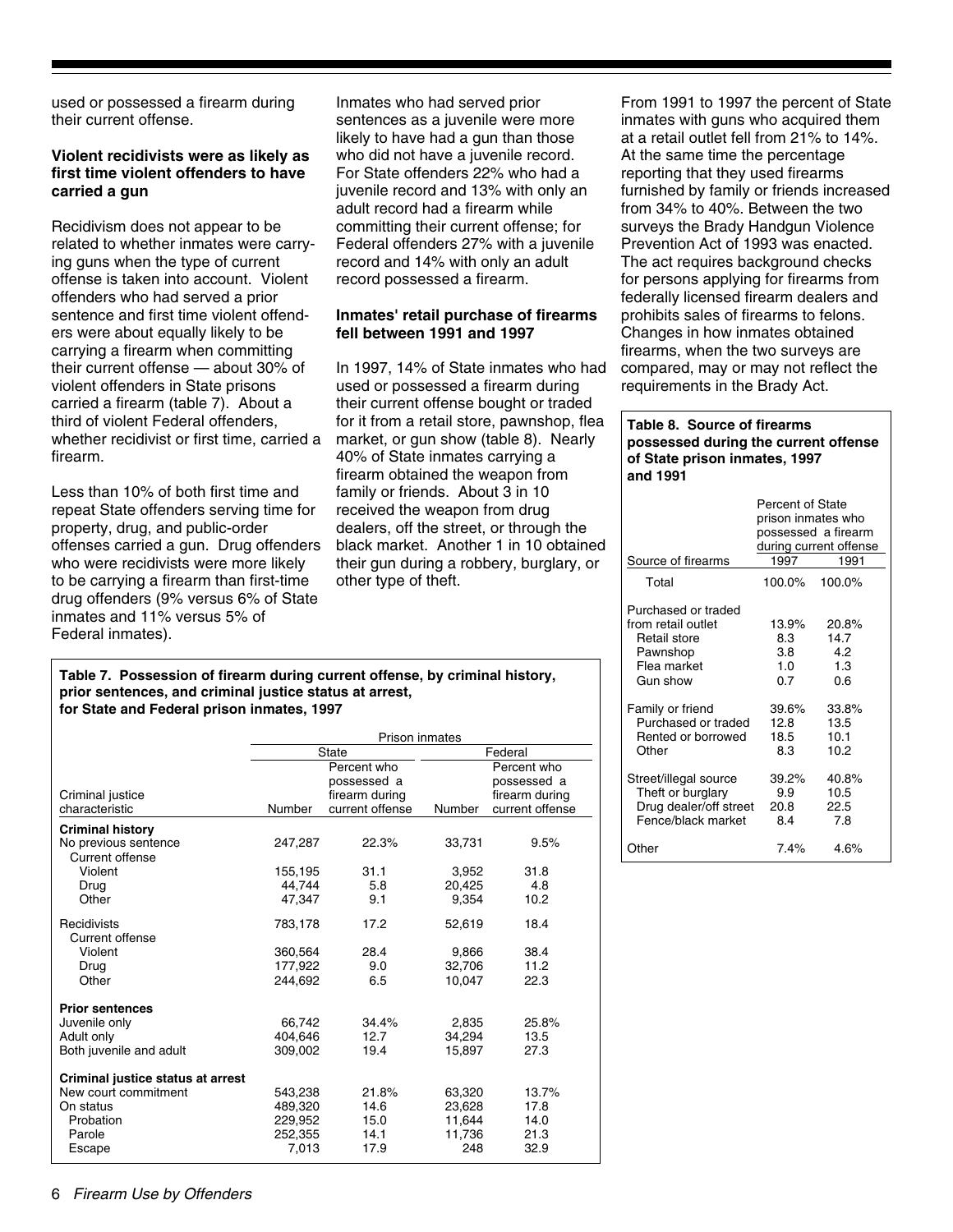#### **Victims of violent offenders possessing firearms**

About 30% of State inmates and 35% of Federal inmates sentenced for a violent offense — homicide, sexual assault, robbery, or assault — used or possessed a firearm when committing their current offense. A quarter of violent State prisoners and almost a third of Federal prisoners carried a handgun. Less than 5%, however, carried an assault or military-style weapon or a long gun a rifle or shotgun.

Inmates serving time for violent crimes were more likely to use a firearm when their victims were male rather than female, 18 or older rather than under age 18, and strangers, known by sight, or known casually rather than persons the inmates knew well.

• About 40% of violent State offenders who victimized a male had a gun compared to 17% of offenders when the victim was female.

• 39% of violent State inmates with a black victim and 33% of those with a Hispanic victim used a firearm, significantly more than the 25% with a white victim.

#### **Possession of a firearm, by type of firearm, for State and Federal prison inmates sentenced for a violent offense, 1997**

|                                                                                 | Percent of prison inmates<br>who possessed a firearm<br>during current violent<br>offense |                                    |  |  |
|---------------------------------------------------------------------------------|-------------------------------------------------------------------------------------------|------------------------------------|--|--|
| Type of firearm                                                                 | State                                                                                     | Federal                            |  |  |
| Total                                                                           | 100%                                                                                      | 100%                               |  |  |
| Any firearm<br>Handgun<br>Rifle<br>Shotgun<br>Other                             | 30.2%<br>24.7<br>2.0<br>4.1<br>0.7                                                        | 35.4%<br>30.4<br>2.4<br>3.6<br>1.2 |  |  |
| Type of firearm<br>by trigger action<br>Single shot<br>Semiautomatic<br>Assault | 17.0<br>12.1<br>2.1                                                                       | 18.0<br>16.3<br>4.0                |  |  |
| No firearm                                                                      | 69.8%                                                                                     | 64.6%                              |  |  |

• Less than 10% of those who victimized persons 17 or younger, compared to over 33% of those who victimized persons 18 or older, possessed a firearm.

• Over a third of violent offenders used guns when their victims were strangers and casual acquaintances, compared to a fifth who used guns against persons they knew.

• 27% of offenders who victimized a current or former spouse, boyfriend, or girlfriend were armed while committing the crime. About 8% used guns against other relatives, including children, siblings, and other family members.

#### **Characteristics of victims of violent crime, by whether the State prison inmate possessed a firearm, 1997**

| Characteristics<br>of victim                                                                                                       | Percent of violent<br>State prison<br>inmates<br>who possessed<br>a firearm during<br>current offense |
|------------------------------------------------------------------------------------------------------------------------------------|-------------------------------------------------------------------------------------------------------|
| Gender<br>Male<br>Female                                                                                                           | 39.8%<br>16.8                                                                                         |
| Race/Hispanic origin<br>White<br><b>Black</b><br>Hispanic<br>Other                                                                 | 25.4%<br>38.6<br>32.8<br>29.1                                                                         |
| Age<br>17 or younger<br>18-24<br>25-34<br>35 or older                                                                              | 8.2%<br>40.9<br>37.0<br>33.8                                                                          |
| Relationship to offender<br>Stranger<br>Known by sight or casually<br>Well known<br>Intimate*<br>Other relative<br>Friend<br>Other | 35.6%<br>36.2<br>20.6<br>27.0<br>8.2<br>26.3<br>23.9                                                  |
| *Includes spouse, ex-spouse, boyfriend,                                                                                            |                                                                                                       |

girlfriend, ex-boyfriend, and ex-girlfriend.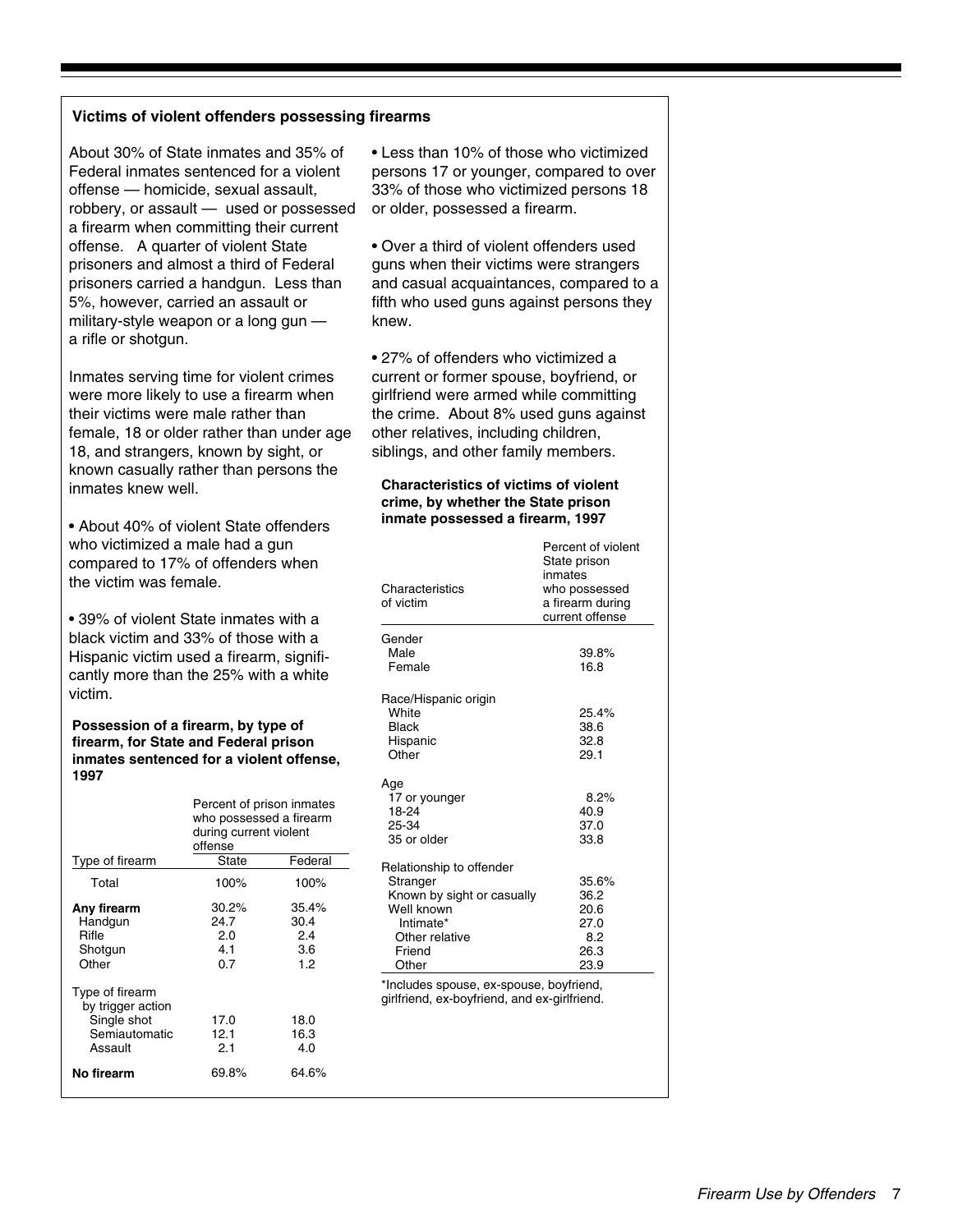#### **Recidivists less likely than first timers to buy their gun from a retail establishment**

Although existence of a prior record did not change inmates' likelihood of having carried a gun while committing

their current crime, it did influence where they acquired their gun. Recidivists were less likely than those who were first time offenders to have purchased their gun from a retail store. pawnshop, flea market, or gun show. About a tenth of recidivists and a fifth

**Table 9. Source of firearms possessed during current offense, by criminal history, for State prison inmates, 1997 and 1991** 

|                          | Percent of State prison inmates possessing a firearm who were - |        |         |             |  |
|--------------------------|-----------------------------------------------------------------|--------|---------|-------------|--|
|                          | <b>First timers</b>                                             |        |         | Recidivists |  |
| Source of firearms       | 1997                                                            | 1991   | 1997    | 1991        |  |
| Total                    | 100.0%                                                          | 100.0% | 100.0%  | 100.0%      |  |
| Purchased or traded from |                                                                 |        |         |             |  |
| a retail outlet          | 20.1%                                                           | 32.9%  | 11.4%   | 16.8%       |  |
| Retail store             | 14.2                                                            | 25.5   | 6.0     | 11.0        |  |
| Pawnshop                 | 4.2                                                             | 5.4    | 3.7     | 3.9         |  |
| Flea market              | 0.9                                                             | 1.0    | 1.1     | 1.4         |  |
| Gun show                 | 0.8                                                             | 1.0    | 0.7     | 0.4         |  |
| Family or friend         | 40.5%                                                           | 36.1%  | 39.2%   | 33.1%       |  |
| Purchased or traded      | 11.0                                                            | 11.5   | 13.5    | 14.0        |  |
| Rented or borrowed       | 20.0                                                            | 12.9   | 17.9    | 9.3         |  |
| Other                    | 9.5                                                             | 11.6   | 7.8     | 9.9         |  |
| Street/illegal source    | 30.9%                                                           | 26.7%  | 42.4%   | 45.7%       |  |
| Theft or burglary        | 7.6                                                             | 4.7    | 10.9    | 12.4        |  |
| Drug dealer/off street   | 15.7                                                            | 14.7   | 22.8    | 25.2        |  |
| Fence/black market       | 7.6                                                             | 7.3    | 8.8     | 8.1         |  |
| Other                    | 8.5%                                                            | 4.4%   | 6.9%    | 4.3%        |  |
| Number of prison inmates | 51,152                                                          | 22,444 | 127,664 | 70,728      |  |

**Victim, police, and inmate reports of gun use during violent crime**

The FBI reports that over two-thirds of homicide victims were killed with a firearm. About 4 in 10 inmates serving a sentence for murder or

manslaughter in State and Federal correctional facilities said that they had used a gun in committing the crime.

of first timers purchased their gun from a retail establishment (table 9).

A larger percentage of recidivists than first time offenders obtained their weapon through illegal activities or from the street or a black market source — 42% of recidivists and 31% of first timers.

Recidivists with firearms were as likely as first time offenders to obtain their gun from a family member or friends in 1997— about 40% acquired their guns from either family or friends.

The percentage of inmates who purchased or traded from a retail outlet, such as a store or pawnshop, fell during this period for both those with prior sentences and those without them. For repeat offenders, purchasing from retail fell from 17% to 11%, and for first time offenders from 33% to 20%.

For recidivists the percentage of inmates with firearms who obtained them from family or friends rose from 1991 to 1997 — for recidivists from 33% in 1991 to 39% in 1997 and for first timers from 36% in 1991 to 41% in 1997.

About 23% of robbery victims and 28% of aggravated assault victims told the National Crime Victimization Survey that the offender used a gun.

#### **Possession of firearms during violent crime, as reported by victims, police, and prison inmates, 1997**

|                    | Percent of<br>victimizations           | Percent of<br>offenses in the      | a firearm during a violent crime | Percent of offenders possessing     |
|--------------------|----------------------------------------|------------------------------------|----------------------------------|-------------------------------------|
|                    | in the                                 | FBI's Supplemental                 |                                  | Survey of Inmates Survey of Inmates |
|                    | <b>National Crime</b><br>Victimization | Homicide Reports/<br>Uniform Crime | in State                         | in Federal                          |
|                    |                                        |                                    | Correctional                     | Correctional                        |
| Violent crime      | Survey                                 | Reports                            | <b>Facilities</b>                | <b>Facilities</b>                   |
| Homicide           |                                        | 67.8%                              | 42.9%                            | 39.3%                               |
| Sexual assault     | 2.4%                                   |                                    | 2.9                              | 0.0                                 |
| Robbery            | 23.0                                   | 39.7                               | 34.5                             | 40.5                                |
| Aggravated assault | 28.4                                   | 20.0                               | 31.2                             | 26.0                                |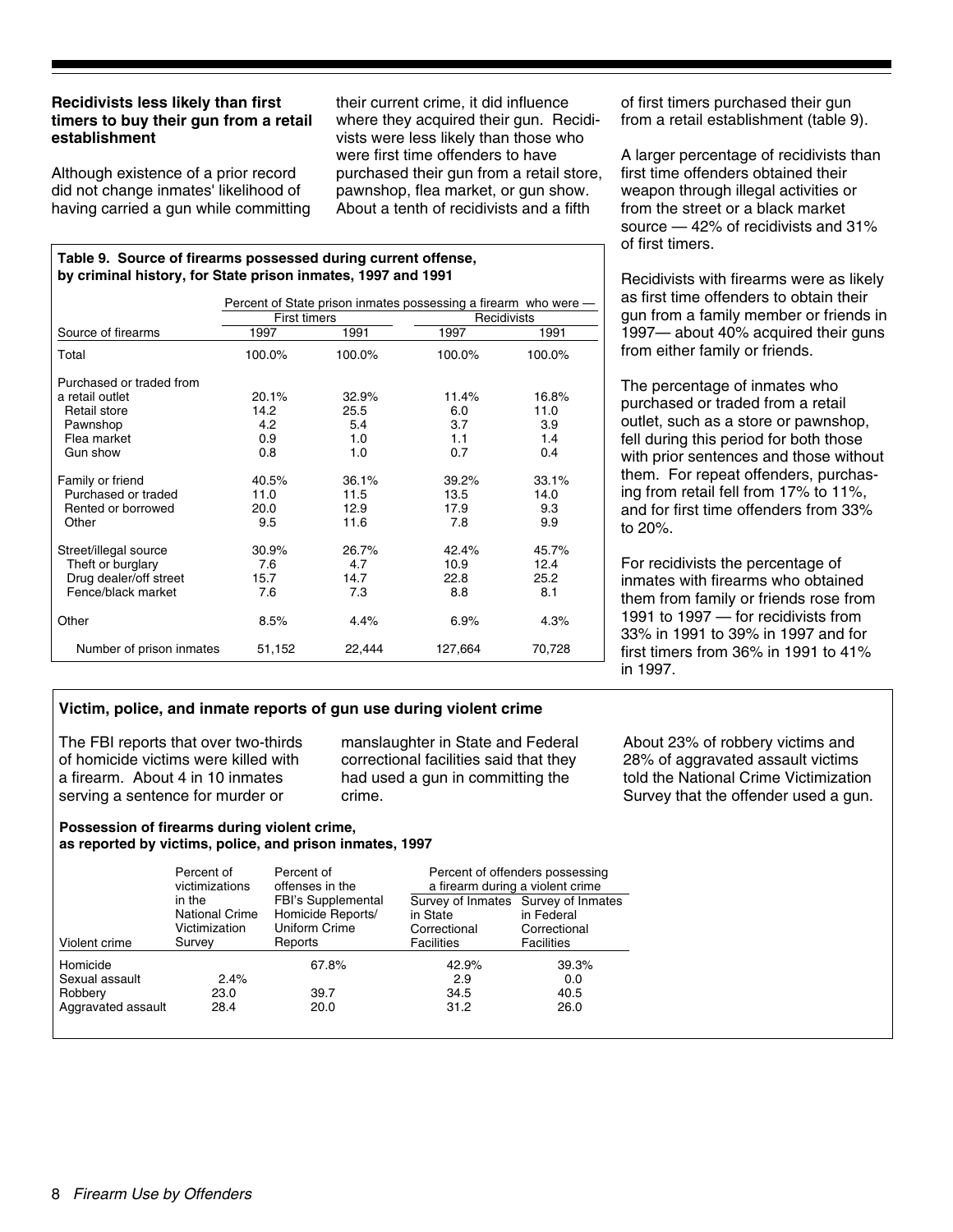#### **Table 10. Source of firearms possessed during current offense, by whether the firearm was a single shot, a semiautomatic, or an assault weapon, for State prison inmates, 1997**

| Percent of State prison inmates who possessed a firearm |         |               |             |  |  |
|---------------------------------------------------------|---------|---------------|-------------|--|--|
| Source of firearms                                      | Assault | Semiautomatic | Single shot |  |  |
| Total                                                   | 100.0%  | 100.0%        | 100.0%      |  |  |
| Purchased or traded                                     |         |               |             |  |  |
| from a retail outlet                                    | 19.3%   | 16.5%         | 12.2%       |  |  |
| Retail store                                            | 10.6    | 9.2           | 7.5         |  |  |
| Pawnshop                                                | 6.7     | 4.7           | 3.4         |  |  |
| Flea market                                             | 0.0     | 1.2           | 0.9         |  |  |
| Gun show                                                | 1.9     | 1.4           | 0.4         |  |  |
| Family or friend                                        | 25.2%   | 35.6%         | 43.8%       |  |  |
| Purchased or traded                                     | 11.1    | 13.0          | 12.7        |  |  |
| Rented or borrowed                                      | 10.6    | 15.7          | 21.5        |  |  |
| Other                                                   | 3.5     | 6.9           | 9.5         |  |  |
| Street/illegal sources                                  | 48.5%   | 42.1%         | 36.4%       |  |  |
| Theft or burglary                                       | 9.8     | 8.0           | 11.4        |  |  |
| Drug dealer/off street                                  | 23.4    | 23.6          | 18.4        |  |  |
| Fence/black market                                      | 15.4    | 10.6          | 6.7         |  |  |
| Other                                                   | 7.0%    | 5.8%          | 7.6%        |  |  |
| Number of prison inmates                                | 14,896  | 79,031        | 96,531      |  |  |
| Note: See note on table 2 and definitions on page 14.   |         |               |             |  |  |

#### **Table 11. Source of firearms possessed during current offense, by gender and age, for State prison inmates, 1997**

|                          | their current offense, by gender and age |        | Percent of State prison inmates who possessed a firearm during |        |        |
|--------------------------|------------------------------------------|--------|----------------------------------------------------------------|--------|--------|
|                          |                                          |        | 24 or                                                          |        | 35 or  |
| Source of firearms       | Male                                     | Female | younger                                                        | 25-34  | older  |
| Total                    | 100.0%                                   | 100.0% | 100.0%                                                         | 100.0% | 100.0% |
| Purchased or traded      |                                          |        |                                                                |        |        |
| from a retail outlet     | 13.8%                                    | 16.5%  | 6.6%                                                           | 12.7%  | 21.9%  |
| Retail store             | 8.3                                      | 10.6   | 2.6                                                            | 7.0    | 15.0   |
| Pawnshop                 | 3.8                                      | 5.5    | 2.9                                                            | 4.0    | 4.5    |
| Flea market              | 1.0                                      | 0.4    | 0.1                                                            | 0.9    | 1.9    |
| Gun show                 | 0.8                                      | 0.0    | 0.9                                                            | 0.8    | 0.4    |
| Family or friend         | 39.4%                                    | 46.4%  | 40.1%                                                          | 38.9%  | 39.8%  |
| Purchased or traded      | 12.9                                     | 5.9    | 13.0                                                           | 12.1   | 13.3   |
| Rented or borrowed       | 18.3                                     | 28.4   | 20.3                                                           | 18.8   | 16.6   |
| Other                    | 8.2                                      | 12.1   | 6.8                                                            | 8.1    | 9.9    |
| Street/illegal sources   | 39.4%                                    | 30.5%  | 46.8%                                                          | 41.2%  | 29.9%  |
| Theft or burglary        | 9.9                                      | 13.1   | 10.0                                                           | 9.8    | 10.1   |
| Drug dealer/off street   | 21.0                                     | 13.0   | 27.8                                                           | 22.9   | 12.1   |
| Fence/black market       | 8.5                                      | 4.3    | 9.0                                                            | 8.6    | 7.8    |
| Other                    | 7.4%                                     | 6.6%   | 6.5%                                                           | 7.1%   | 8.5%   |
| Number of prison inmates | 174,488                                  | 4,421  | 57,194                                                         | 60,818 | 60,897 |

#### **1 in 5 assault guns bought from retail store**

About a fifth of inmates with an assault weapon bought it retail — at a store, flea market, or gun show — as did a sixth of inmates with a semiautomatic weapon and an eighth with a singleshot gun (table 10).

While family and friends provided a quarter of assault firearms, they gave inmates over a third of the semiautomatic weapons and just under half of the single-shot guns.

Almost 50% of inmates possessing assault weapons, about 40% of those with semiautomatic firearms, and just over 33% of offenders having singleshot guns had gotten their firearm in a theft or burglary, or from a drug dealer, fence, or black market.

#### **Young offenders less likely than older ones to have bought a firearm from a retail source**

Young offenders were less likely than older inmates to have bought their gun from a retail outlet (table 11). About 7% of inmates 24 or younger and 22% of those 35 or older obtained their gun from a retail outlet.

About half of inmates who were 24 or younger, compared to less than a third of those 35 or older, acquired their gun through illegal activities, a drug dealer, or a black market.

Among those possessing a firearm during their current offense, an estimated 17% of women and 14% of men purchased their guns from a retail establishment. About 3 in 10 women offenders and 4 in 10 male inmates acquired their firearms from a theft, burglary, drug dealer, fence, or black market. Family and friends provided guns to about 46% of female inmates with firearms and 39% of male inmates.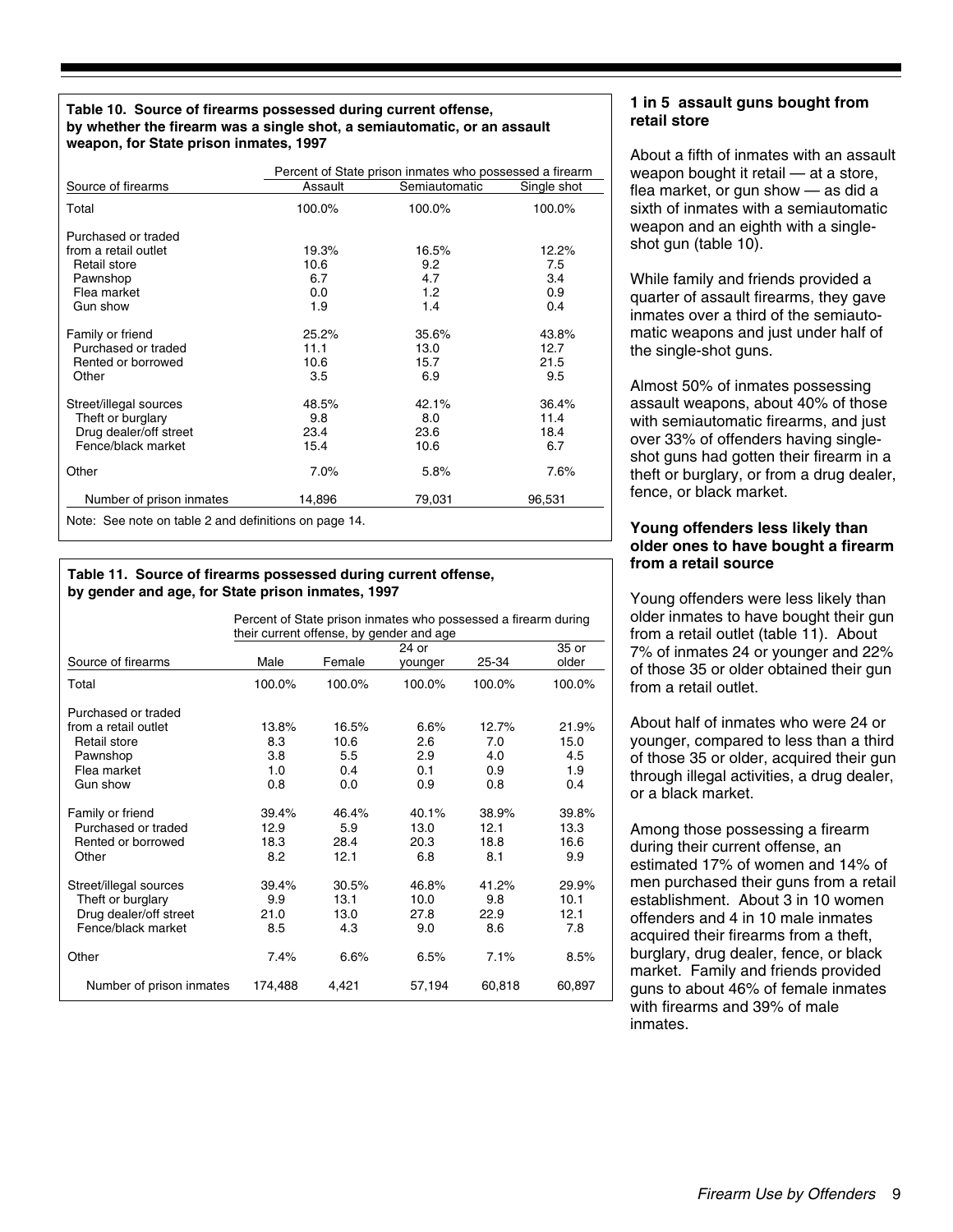#### **Federal law may have disqualified over 8 in 10 inmates from buying a firearm**

The Gun Control Act of 1968 and the Brady Act, effective in February 1994, list conditions which disqualify an individual from purchasing a firearm from a licensed dealer. Some of these conditions include a prior felony conviction or indictment, current illegal drug use or addiction, dishonorable discharge from the Armed Forces, or being a fugitive from justice, a mental incompetent, or a nonresident alien.

A slightly lower percentage of State prisoners who had a gun, compared to those who did not, reported having a characteristic which may have disqualified them, as defined by Federal law. About 84% of State inmates who had possessed a gun and 88% who did not have a gun may have met at least one of the conditions, as measured in the inmate survey (table 12).

Among State inmates, those with and without guns answered differently on only two conditions. About 50% of

**Table 12. Selected characteristics that may make a gun purchase illegal under Federal law, by possession of firearm during current offense, for State and Federal prison inmates, 1997**

|                                                                                                                | Percent of inmates during current offense |               |                 |         |  |
|----------------------------------------------------------------------------------------------------------------|-------------------------------------------|---------------|-----------------|---------|--|
|                                                                                                                |                                           | State inmates | Federal inmates |         |  |
|                                                                                                                |                                           | Did not       |                 | Did not |  |
|                                                                                                                | Possessed                                 | possess       | Possessed       | possess |  |
| Selected characteristic                                                                                        | firearm                                   | firearm       | firearm         | firearm |  |
| Total meeting at least one Brady Act<br>condition which may have made them<br>ineligible to purchase a firearm | 84.1%                                     | 87.7%         | 83.1%           | 77.7%   |  |
| Prior incarceration for serious offense                                                                        | 49.8                                      | 55.9          | 55.1            | 36.9    |  |
| On probation or parole when arrested                                                                           | 37.0                                      | 48.9          | 32.0            | 26.0    |  |
| On escape when arrested                                                                                        | 0.7                                       | 0.7           | 0.6             | 0.2     |  |
| Illegal drug use in month before<br>or at time of offense                                                      | 58.8                                      | 56.3          | 56.0            | 43.0    |  |
| Ever treated overnight<br>in mental health facility                                                            | 10.7                                      | 10.7          | 6.7             | 4.2     |  |
| Not a U.S. citizen                                                                                             | 5.2                                       | 6.0           | 7.8             | 22.6    |  |
| Dishonorable discharge from U.S. military                                                                      | 0.3                                       | 0.3           | 0.7             | 0.2     |  |

#### **Table 13. Extent of weapon use during current offense, for State and Federal prison inmates, 1997**

|                                                                        | Percent of prison inmates |         |                   |         |         |                 |
|------------------------------------------------------------------------|---------------------------|---------|-------------------|---------|---------|-----------------|
|                                                                        | All inmates               |         | Violent offenders |         |         | Other offenders |
| Firearm use                                                            | State                     | Federal | State             | Federal | State   | Federal         |
| Total                                                                  | 100.0%                    | 100.0%  | 100.0%            | 100.0%  | 100.0%  | 100.0%          |
| Used firearm                                                           | 20.4%                     | 8.9%    | 38.5%             | 35.1%   | 4.3     | 3.5             |
| Discharged                                                             | 8.9                       | 2.0     | 17.7              | 8.5     | 1.1     | 0.6             |
| Did not discharge                                                      | 11.5                      | 6.9     | 20.7              | 26.6    | 3.2     | 2.9             |
| Possessed but did not use                                              | 3.6                       | 8.2     | 3.0               | 7.2     | 4.1     | 8.4             |
| Possessed other weapon                                                 | 1.0                       | 0.5     | 1.4               | 2.7     | 0.6     | 0.1             |
| Did not possess weapon                                                 | 75.0                      | 82.4    | 57.2              | 55.0    | 91.0    | 88.0            |
| Number                                                                 | 993.305                   | 71.325  | 468.757           | 12.249  | 515,532 | 58,266          |
| Note: Excludes prison inmates serving sentence for multiple incidents. |                           |         |                   |         |         |                 |

those with a firearm and 56% without had a prior sentence to incarceration; about 37% with a gun and 49% without were on probation or parole. On other factors, about the same percentages reported meeting a condition that would have made them ineligible to purchase a firearm. Almost 6 in 10 said they had used illegal drugs before their controlling offense, about 1 in 10 had stayed in a mental health facility overnight, and 1 in 20 was a noncitizen.

Higher percentages of Federal inmates with guns than without them reported meeting at least one of the conditions of the Federal laws. About 83% with a firearm and 78% without one may have been disqualified from purchasing a gun. Higher percentages of inmates using guns compared to those without a gun had a prior incarceration (55% versus 37%), were on probation or parole when arrested (32% versus. 26%), or had used illegal drugs shortly before committing their current offense (56% versus 43%).

#### **9% of all State prison inmates and 2% of all Federal inmates shot a gun while committing their current offense**

In total, about 1 in 10 State inmates and 1 in 50 Federal inmates fired their gun while committing their current offense (table 13). Among inmates serving a sentence for a single violent crime incident, 18% of State inmates and 9% of Federal inmates said they fired the gun they were carrying.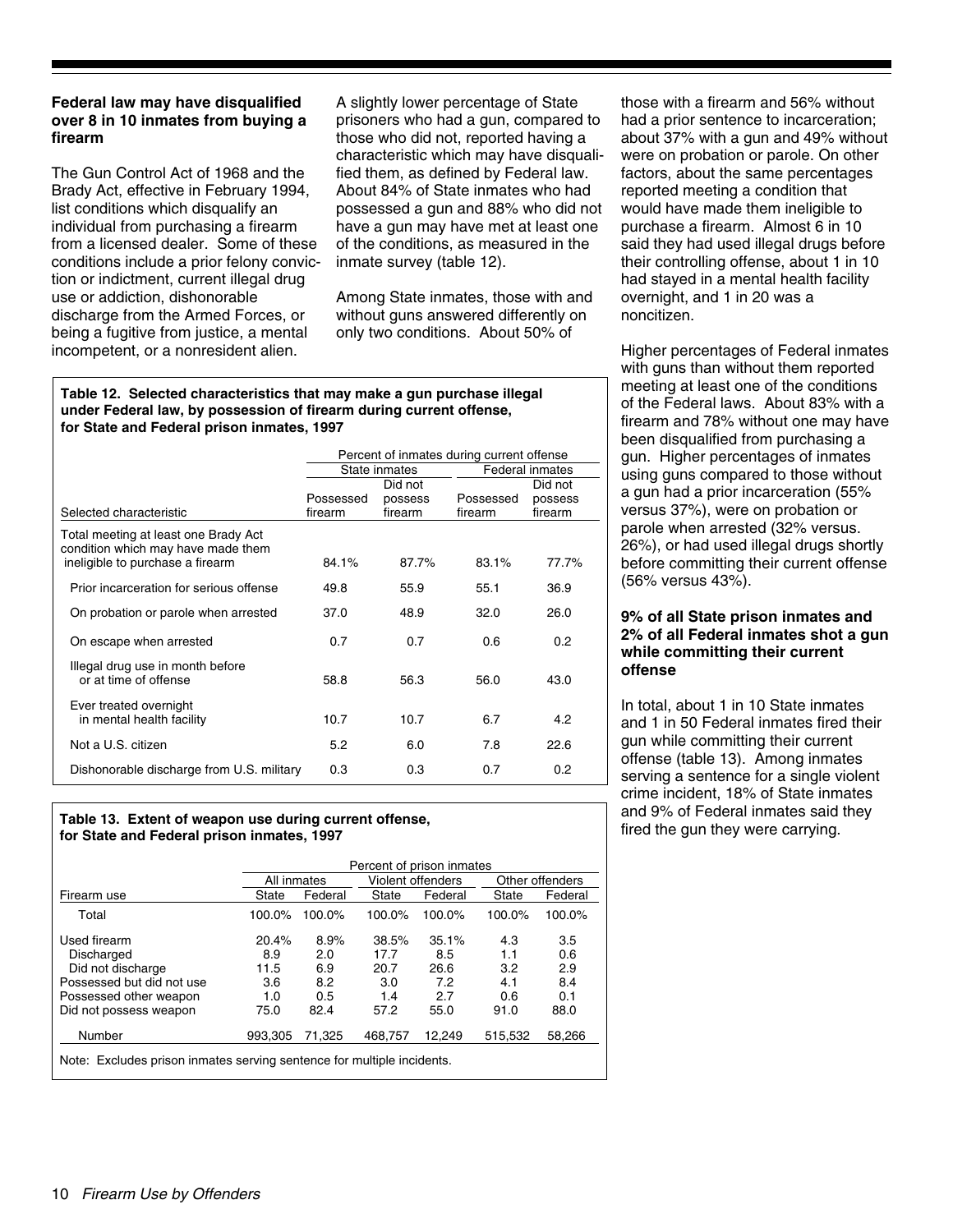**Table 14. Extent of firearm use during current offense for State and Federal prison inmates possessing a firearm, 1997** 

|                                                                                                        | Percent of prison<br>inmates possessing<br>a firearm |                                   |
|--------------------------------------------------------------------------------------------------------|------------------------------------------------------|-----------------------------------|
| Firearm use                                                                                            | State                                                | Federal                           |
| Total                                                                                                  | 100.0%                                               | 100.0%                            |
| Used firearm                                                                                           | 80.2%                                                | 48.6%                             |
| Discharged<br>Killed victim<br>Injured victim<br>Neither killed<br>nor injured<br>Brandished/displayed | 49.1<br>14.6<br>15.4<br>26.3<br>73.2                 | 12.8<br>3.0<br>3.5<br>7.8<br>46.2 |
| To scare someone<br>To defend self<br>To "get away"                                                    | 48.6<br>41.1<br>18.9                                 | 29.3<br>24.9<br>11.6              |
| Did not actively<br>use firearm                                                                        | 19.8%                                                | 51.4%                             |
| Number                                                                                                 | 178,646                                              | 11,250                            |
| Note: Percents of subtotals do not add to                                                              |                                                      |                                   |

totals because inmates may have used a firearm in more than one way. Excludes prison inmates serving sentence for multiple incidents.

About 1% of inmates serving a sentence for a single property, drug, or public-order incident discharged a gun.

Fewer than 1 in 20 State inmates and 1 in 10 Federal inmates, regardless of type of offense, said they possessed a firearm but did not use it. Another 2% reported they had another weapon, including a knife, scissors, ax, rock, club or other sharp or blunt object.

#### **Table 15. Extent of firearm use during current offense, for State prison inmates possessing a firearm, 1997**

|                              | Percent of State prison inmates possessing a firearm |               |             |  |  |  |
|------------------------------|------------------------------------------------------|---------------|-------------|--|--|--|
| Firearm use                  | Assault                                              | Semiautomatic | Single shot |  |  |  |
| Total                        | 100.0%                                               | 100.0%        | 100.0%      |  |  |  |
| Used firearm                 | 74.6%                                                | 78.9%         | 80.8%       |  |  |  |
| Discharged                   | 42.9                                                 | 46.3          | 50.6        |  |  |  |
| Killed victim                | 11.2                                                 | 13.5          | 15.7        |  |  |  |
| Injured victim               | 14.2                                                 | 15.1          | 15.3        |  |  |  |
| Neither killed nor injured   | 23.4                                                 | 24.0          | 27.3        |  |  |  |
| Brandished/displayed         | 70.5                                                 | 72.1          | 73.2        |  |  |  |
| To scare someone             | 45.3                                                 | 48.0          | 49.6        |  |  |  |
| To defend self               | 39.7                                                 | 42.4          | 39.9        |  |  |  |
| To "get away"                | 20.4                                                 | 18.5          | 18.7        |  |  |  |
| Did not actively use firearm | 25.4%                                                | 21.1%         | 19.2%       |  |  |  |
| Number                       | 14,280                                               | 76,010        | 96,810      |  |  |  |

Note: Percents of subtotals do not add to totals because inmates may have used a firearm in more than one way. Semiautomatic guns, which can be handguns, rifles, shotguns, require a pull of the trigger for each shot. For conventional pistols, the magazine or clip is internal to the pistol and holds a maximum of 19 bullets. Assault guns fire rapidly and continuously while the trigger is pulled. For a pistol, the magazine or clip is visible and holds more than 19 bullets. Excludes prison inmates serving sentence for multiple incidents.

#### **About half of inmates carrying a gun during their offense fired it and half of those injured or killed someone**

If inmates carried a firearm, they tended to use it. Among inmates possessing a firearm and committing only one incident, four-fifths of State inmates and half of Federal inmates either fired the weapon or brandished or displayed it while committing the crime (table 14).

An estimated 23% of State inmates and 5% of Federal inmates with a gun either killed or injured their victim. Another 26% of State inmates and 8% of Federal inmates with a gun discharged the gun but did not injure or kill anyone with it.

Besides firing their weapon, inmates used their guns for other purposes. About half of State inmates said they used it to scare someone, about two-fifths to defend themselves, and a fifth to "get away."

About 81% of State inmates with a single shot gun, 79% with a semiautomatic, and 75% with an assault weapon either fired or brandished it (table 15). About 51% with a single shot gun, 46% with a semiautomatic firearm, and 43% with an assault gun discharged their weapon. About a fifth either injured or killed their victim, regardless of type of firearm.

About a quarter of inmates carrying an assault weapon and a fifth of those with semiautomatic and single shot weapons did not actively use the gun in any way, discharging it or displaying it to scare someone, defend oneself, or "get away."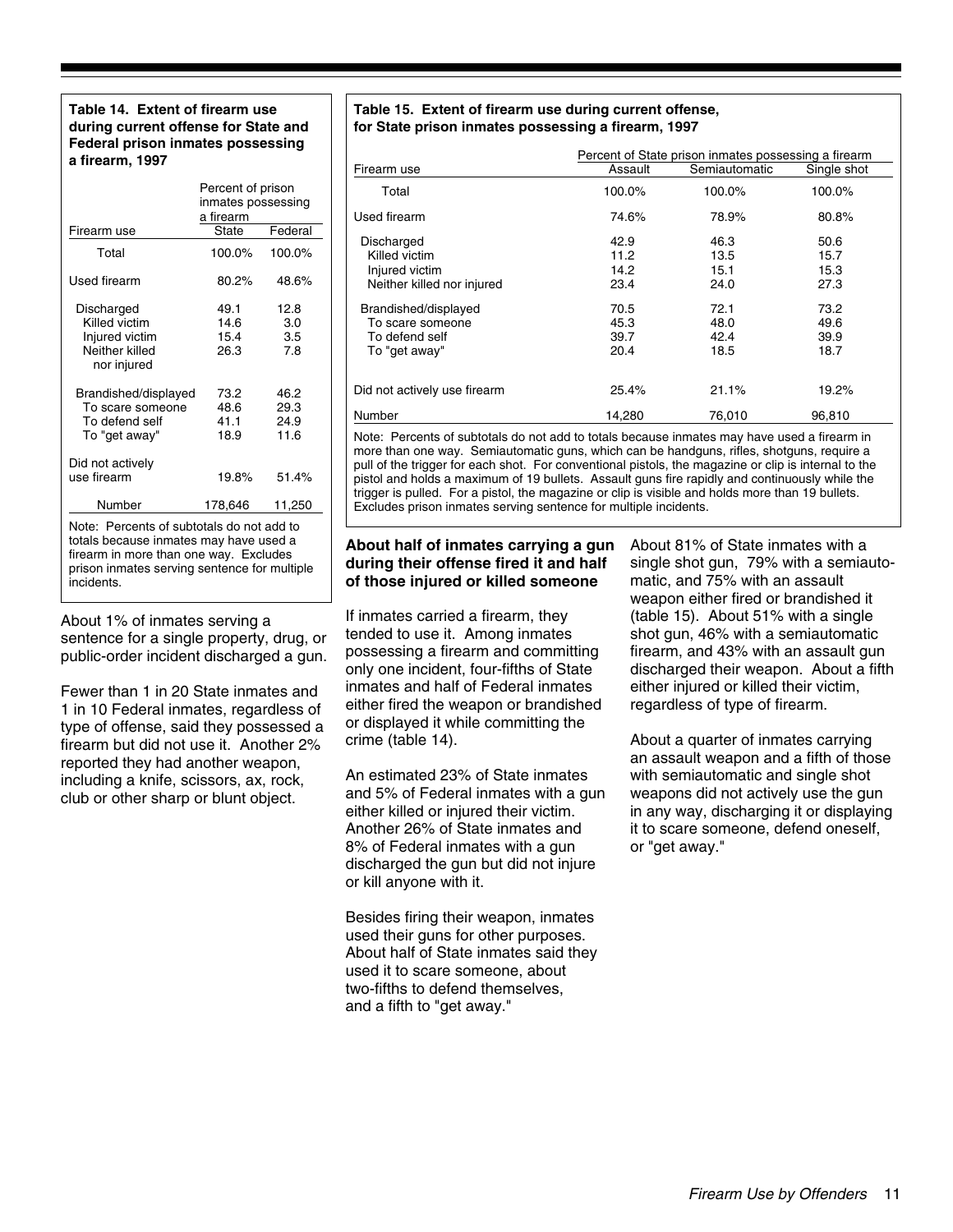#### **Table 16. Sentence length and time to be served, by possession of a firearm and type of offense, for State prison inmates, 1997**

|                      |                   |        | Sentence length in months |        |                   |        | Time expected to be served |        |
|----------------------|-------------------|--------|---------------------------|--------|-------------------|--------|----------------------------|--------|
|                      | Possessed firearm |        | Did not possess firearm   |        | Possessed firearm |        | Did not possess firearm    |        |
| Current offense      | Mean              | Median | Mean                      | Median | Mean              | Median | Mean                       | Median |
| Total                | 220 mo            | 180 mo | 150 mo                    | 96 mo  | 126 mo            | 91 mo  | 83 mo                      | 52 mo  |
| Violent offense      | 252               | 240    | 216                       | 180    | 147               | 115    | 126                        | 87     |
| Homicide             | 330               | 480    | 352                       | 600    | 196               | 172    | 209                        | 182    |
| Sexual assault       | 444               | 480    | 232                       | 180    | 212               | 206    | 131                        | 97     |
| Robbery              | 232               | 180    | 192                       | 120    | 125               | 94     | 102                        | 72     |
| Assault              | 177               | 120    | 133                       | 96     | 101               | 75     | 83                         | 59     |
| Property offense     | 177               | 120    | 123                       | 72     | 87                | 72     | 64                         | 44     |
| Drug offense         | 143               | 108    | 107                       | 60     | 60                | 48     | 49                         | 36     |
| Public-order offense | 98                | 60     | 78                        | 48     | 55                | 40     | 46                         | 28     |

#### **Possession of a firearm during an offense increased sentences and expected time served of inmates**

On average, inmates possessing a firearm had longer sentences and expected to serve a longer time than those who had not used or possessed a firearm while committing their offense. Sentences for State inmates with firearms had an average of about 18 years, while those for inmates without a firearm were about 12 years (table 16). Those who had carried a firearm expected to serve about 10 years on their sentence, and those without a firearm, 7 years.

Violent offenders with firearms had on average a sentence of over 20 years and those without firearms, about 18

years. Violent offenders who had carried a gun also expected to serve 12 years on average and those who did not carry them, 10 years.

Significantly higher percentages of inmates who possessed firearms, compared to those who did not, received a sentence enhancement, generally for possessing a firearm. About 40% of State inmates who carried a firearm during their current offense and 6% who were not carrying a firearm were given an enhancement to their sentence because of a firearm offense (table 17). About 56% of Federal inmates who carried a firearm and 14% who did not carry one received a weapons offense enhancement.

#### **Methodology**

The U.S. Census Bureau conducted the 1997 Survey of Inmates in State Correctional Facilities (SISCF) for the Bureau of Justice Statistics (BJS) and the 1997 Survey of Inmates in Federal Correctional Facilities (SIFCF) for BJS and the Bureau of Prisons. From June through October, 1997, inmates were interviewed about their current offense and sentences, criminal histories, family and personal backgrounds, gun possession and use, prior drug and alcohol use and treatment, educational programs, and other services provided while in prison. Similar surveys of State prison inmates were conducted in 1974, 1979, 1986, and 1991. Federal inmates were surveyed for the first time in 1991.

#### **Table 17. Sentence enhancements, by possession of a firearm during current offense, for State and Federal prison inmates, 1997**

|                                                                                  |                              | State inmates               |                               | Percent of inmates during current offense<br><b>Federal inmates</b> |  |  |
|----------------------------------------------------------------------------------|------------------------------|-----------------------------|-------------------------------|---------------------------------------------------------------------|--|--|
| Enhancements<br>to sentence                                                      | Possessed<br>firearm         | Did not possess<br>firearm  | Possessed<br>firearm          | Did not possess<br>firearm                                          |  |  |
| Total                                                                            | 100.0%                       | 100.0%                      | 100.0%                        | 100.0%                                                              |  |  |
| No enhancement                                                                   | 49.6%                        | 70.3%                       | 31.1%                         | 57.7%                                                               |  |  |
| Any enhancement<br>Firearm offense<br>2nd or 3rd strike<br>Type of drug offense* | 50.4%<br>39.9<br>16.4<br>7.0 | 29.7%<br>5.5<br>20.0<br>9.8 | 68.9%<br>55.7<br>26.0<br>23.3 | 42.3%<br>13.7<br>18.5<br>25.7                                       |  |  |

activity involved with the drug offense.

#### *Sample design*

The samples for the SISCF and SIFCF were taken from a universe of 1,409 State prisons and 127 Federal prisons enumerated in the 1995 Census of State and Federal Adult Correctional Facilities or opened between completion of the census and June 30, 1996. The sample design for both surveys was a stratified two-stage selection; first, selecting prisons, and second, selecting inmates in those prisons.

In the first stage correctional facilities were separated into two sampling frames: one for prisons with male inmates and one for prisons with female inmates. Prisons holding both genders were included on both lists.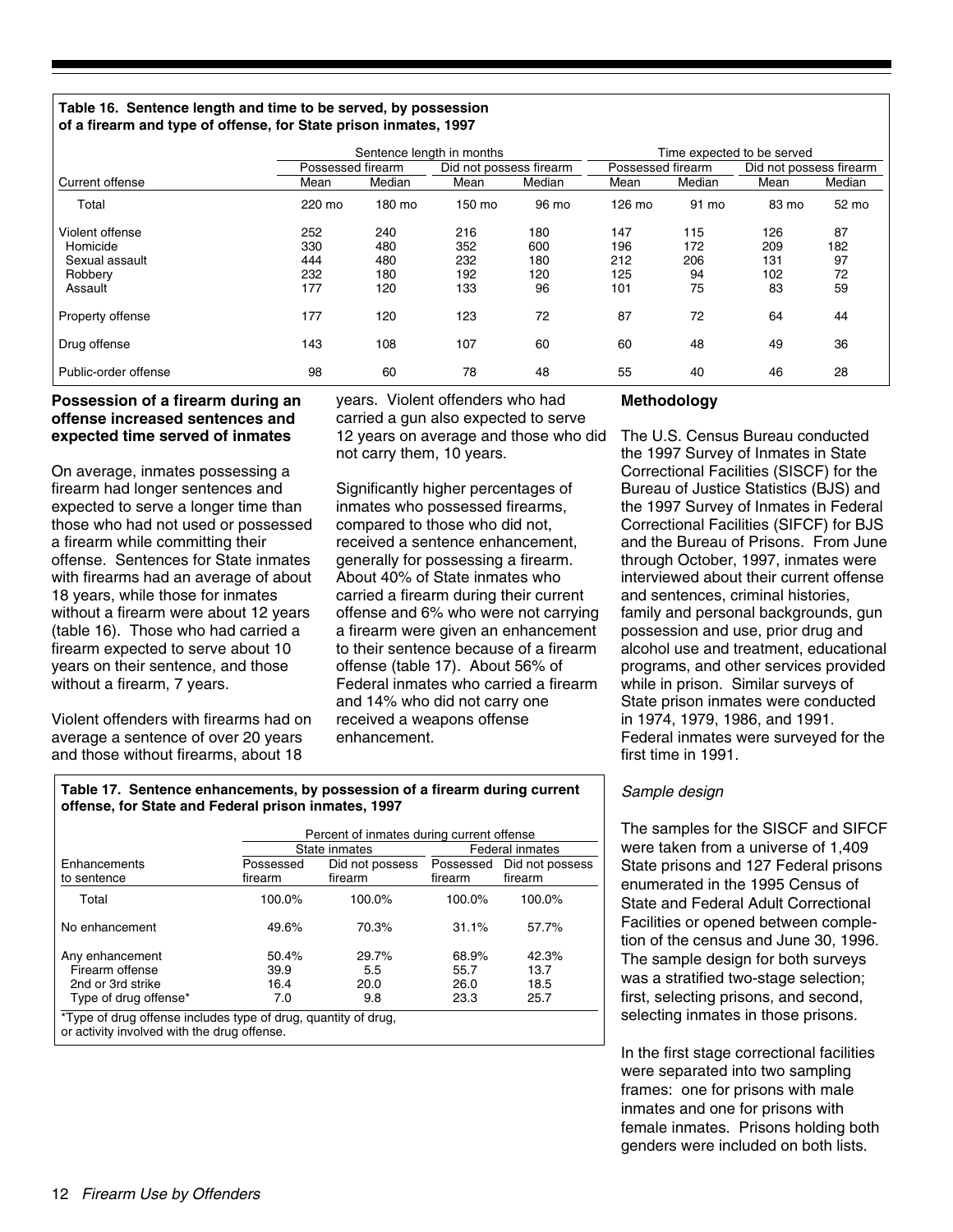In the sampling of State facilities, the 13 largest male prisons and 17 largest female prisons were selected with certainty. The remaining 1,265 male facilities and 261 female facilities were stratified into 14 strata defined by census region (Northeast except New York, New York, Midwest, South except Texas, Texas, West except California, and California). Within each stratum facilities were ordered by facility type (confinement and communitybased), security level (maximum, medium, minimum, and none), and size of population. A systematic sample of prisons was then selected within strata with probabilities proportionate to the size of each prison.

For the sample of Federal prisons, one male prison and two female prisons were selected with certainty. The remaining 112 male facilities were classified into 5 strata defined by security level (high, medium, low, minimum, and administrative). The 20 remaining female facilities were stratified into 2 strata by security level (minimum and not minimum). Within security level, facilities were ordered by size of population and then selected with probability proportionate to size.

For the State survey 280 prisons were selected, 220 male facilities and 60 female facilities. Of the 280 facilities 3 refused to allow interviewing and 2 closed before the survey could be conducted. Overall, 32 male facilities and 8 female facilities were selected for the Federal survey, and all participated.

In the second stage, inmates were selected for interviewing. For State facilities interviewers selected the sample systematically using a random start and a total number of interviews based on the gender of the inmates and the size of the facility. For Federal facilities, a sample of inmates was selected for each facility from the Bureau of Prisons central list, using a random start and predetermined sampling interval.

All selected drug offenders were then subsampled so that only a third were eligible for interview. As a result, approximately 1 in every 75 men and 1 in 17 women were selected for the State survey, and 1 in every 13 men and 1 in every 3 women were selected for the Federal survey.

A total of 14,285 interviews were completed for the State survey and 4,041 for the Federal survey, for overall response rates of 92.5% in the State survey and 90.2% in the Federal survey.

The interviews, about an hour in length, used computer-assisted personal interviewing (CAPI). With CAPI, computers provide questions for the interviewer, including follow-up questions tailored to preceding answers. Before the interview, inmates were told verbally and in writing that participation was voluntary and that all information provided would be held in confidence. Participants were assured that the survey was solely for statistical purposes and that no individual who participated could be identified through use of survey results.

#### *Estimates of prisoner counts*

Based on the completed interviews, estimates for the entire population were developed using weighting factors derived from the original probability of selection in the sample. These factors were adjusted for variable rates of nonresponse across strata and inmates' characteristics and offenses. The sample for the State survey was adjusted to midyear custody counts for June 30, 1997, from data obtained in the National Prisoner Statistics series (NPS-1A). The sample from the Federal facilities was weighted to the total known sentenced custody population at midyear 1997.

Excluded from the estimate of Federal inmates were unsentenced inmates and those prisoners under Federal jurisdiction but housed in State and private contract facilities. Those prisoners who were under State jurisdiction, yet held in local jails or private

facilities, were excluded from the estimated number of State prisoners. As a result, the estimated prisoner counts do not match those in other BJS data series. The estimated prisoner counts vary according to the particular data items analyzed. Estimates are based on the number of prisoners who provided information on selected items.

#### *Accuracy of the estimates*

The accuracy of the estimates presented in this report depends on two types of error: sampling and nonsampling. Sampling error is the variation that may occur by chance because a sample rather than a complete enumeration of the population was conducted. Nonsampling error can be attributed to many sources, such as nonresponses, differences in the interpretation of questions among inmates, recall difficulties, and processing errors. In any survey the full extent of the nonsampling error is never known. The sampling error, as measured by an estimated standard error, varies by the size of the estimate and the size of the base population.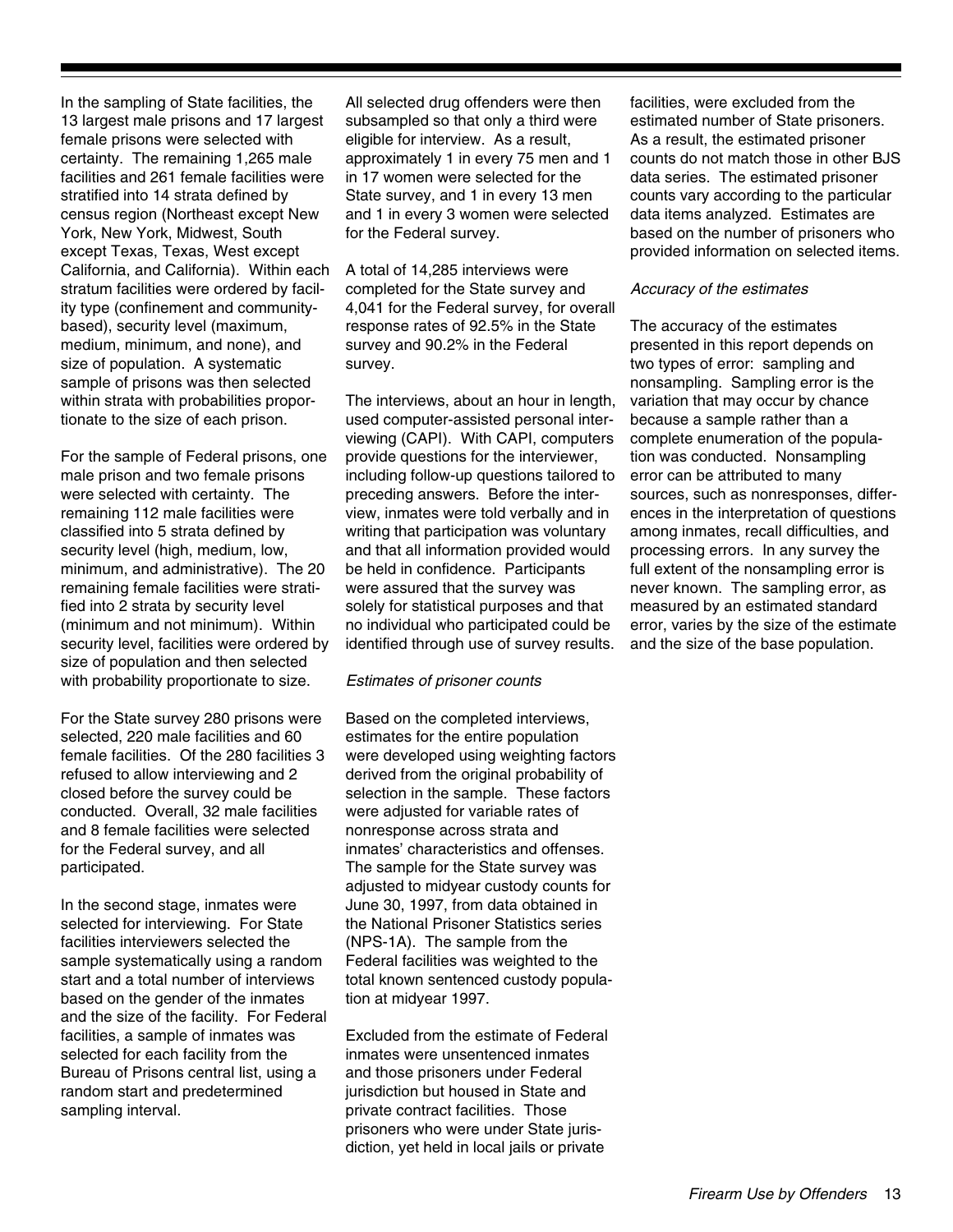Estimates of the standard errors have been calculated for the 1997 surveys. (See appendix tables 1 and 2.) For example, the 95-percent confidence interval around the percentage of State inmates who carried a firearm during current offense is approximately 18.4% plus or minus 1.96 times 0.42% (or 17.6% to 19.2%).

These standard errors may also be used to test the significance of the difference between two sample statistics by pooling the standard errors of the two sample estimates. For example, the standard error of the difference between violent or drug offenders carrying firearms when committing their current offense would be 1.0% (or the square root of the sum of the squared standard errors for each group). The 95%-confidence interval around the difference would be 1.96 times 1.0% or 1.9%. Since the difference, 22.1% (30.2% - 8.1%) is greater than 1.9% the difference would be considered statistically significant.

The same procedure can be used to test the significance of the difference between estimates from the two surveys. For example, the standard error of the difference between Federal and State prison inmates carrying a firearm would be 0.9%. The 95**-**percent confidence interval around the difference would be 1.96 times .9% (or 1.6%). Since the difference of 3.6% (18.4% minus 14.8%) is greater than 1.6%, the difference would be considered statistically significant.

All comparisons discussed in this report were statistically significant at the 95-percent confidence level.

#### *Definitions*

A *firearm* is any weapon which propels a projectile by the action of an explosive.

**Handguns** include both pistols and revolvers. They are firearms held and fired with one hand and include the following:

— *Revolver* is a handgun with a revolving cylinder with several cartridge chambers. The chambers are successively lined up with the barrel and then discharged.

— *Derringer* is a short-barreled, single shot pocket pistol. A pistol has a chamber integral with the barrel.

— A *conventional semiautomatic pistol* uses a shell which is ejected and the next round of ammunition is loaded automatically from a magazine or clip internal to the pistol grip or handle. The trigger must be pulled for each shot. A maximum of 19 bullets can be stored in the magazine.

— *Military-style semiautomatic pistol* is similar to a conventional semiautomatic pistol except that the magazine or clip is visible and can hold more than 19 bullets. Primary examples are the UZI, TEC-9, and MAC-10.

A **rifle** is a firearm intended to be shot from the shoulder. It has a long barrel which shoots bullets. Types include:

— *Bolt-action, pump-action, leveraction, or single-shot rifles* require physical movement by the operator of some part of the rifle — a bolt, lever, or

**Appendix table 1. Standard errors for type of firearm during current offense, for State and Federal prison inmates, 1997**

| Type of firearm                                                | Standard error for esti-<br>mated percent armed<br>during current offense<br>State<br>Federal |       |  |
|----------------------------------------------------------------|-----------------------------------------------------------------------------------------------|-------|--|
| Any firearm                                                    | 0.42%                                                                                         | 0.75% |  |
| Handgun                                                        | 0.39                                                                                          | 0.70  |  |
| Rifle                                                          | 0.12                                                                                          | 0.24  |  |
| Shotgun                                                        | 0.17                                                                                          | 0.29  |  |
| Single shot                                                    | 0.33                                                                                          | 0.55  |  |
| Semiautomatic                                                  | 0.30                                                                                          | 0.56  |  |
| 0.27<br>Assault<br>0.13<br>Note: See tables 1 and 2 for survey |                                                                                               |       |  |

pump — to reload. A single shot rifle must be loaded after each shot.

— *Semiautomatic hunting-style rifle* is a rifle in which a shell is ejected and the next round of ammunition is loaded automatically from a magazine or clip. The trigger must be pulled for each shot.

— *Semiautomatic military-style rifle* has the characteristics of a semiautomatic hunting-style rifle. It also has military features such as a pistol grip, folding stock, flash suppressor, and a bayonet mount. It can be shot from the hip.

A **shotgun** is a firearm intended to be shot from the shoulder with either a single- or double-barrel for firing shot (a concentration of small pellets) at short ranges. Types include:

— *Sawed-off shotgun* is one in which the barrel has been shortened or sawed off and is less than 18 inches in length. Any kind of shotgun can be sawed-off.

— *Bolt-action, pump-action, leveraction, or single shot shotgun* requires physical movement by the operator of some part of the shotgun — a bolt, lever, or pump — to reload. A single shot shotgun must be loaded after each shot.

#### **Appendix table 2. Standard errors for firearm possession during current offense, for State and Federal prison inmates, 1997**

|                       | Standard error for<br>estimated percent<br>armed during current<br>offense |         |
|-----------------------|----------------------------------------------------------------------------|---------|
| Current offense       | <b>State</b>                                                               | Federal |
| Violent offense       | 0.74%                                                                      | 2.66%   |
| Homicide              | 1.50                                                                       | 8.52    |
| Sexual assault        | 0.63                                                                       | 0.00    |
| Robbery               | 1.39                                                                       | 3.31    |
| Assault               | 1.67                                                                       | 8.21    |
| Other violent         | 3.55                                                                       | 8.26    |
| Property offense      | $0.41\%$                                                                   | 1.37%   |
| Burglary              | 0.66                                                                       | 11.23   |
| Other property        | 0.49                                                                       | 1.31    |
| Drug offenses         | 0.65%                                                                      | 0.73%   |
| Possession            | 0.98                                                                       | 1.59    |
| Trafficking           | 0.90                                                                       | 0.86    |
| Other drug            | 2.52                                                                       | 2.52    |
| Public-order offenses | 1.39%                                                                      | 2.46%   |
| Weapons               | 3.35                                                                       | 4.05    |
| Other public-order    | 0.75                                                                       | 1.78    |

Note: See table 4 for survey estimates.